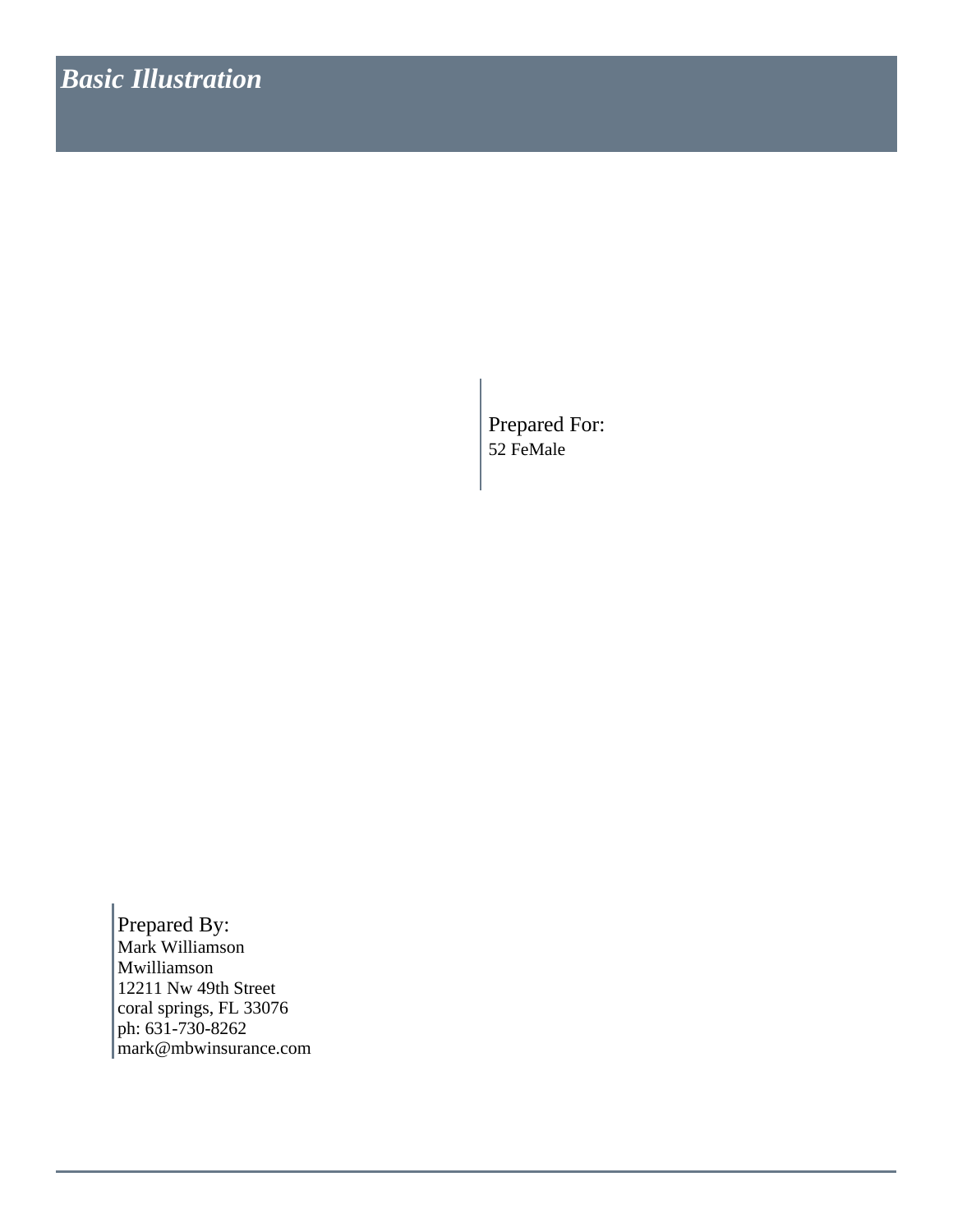

**Nationwide Life and Annuity Insurance Company One Nationwide Plaza** Columbus, OH 43215

# Life Insurance Proposal **Nationwide No-Lapse Guarantee UL II**

### **Prepared for:**

52 FeMale

### **Presented by:**

Mark Williamson Mwilliamson 12211 Nw 49th Street coral springs, FL 33076 Phone: 631-730-8262 EMail: mark@mbwinsurance.com

### **Prepared on:**

July 2, 2021

The insurance professional or company may contact you in response to your request for additional information.

The information contained herein was prepared to support the promotion, marketing, and/or sale of life insurance contracts, annuity contracts and/or other products and services provided by Nationwide Life and Annuity Insurance Company

• Not a deposit • Not FDIC or NCUSIF insured • Not guaranteed by the institution • Not insured by any federal government agency • May lose value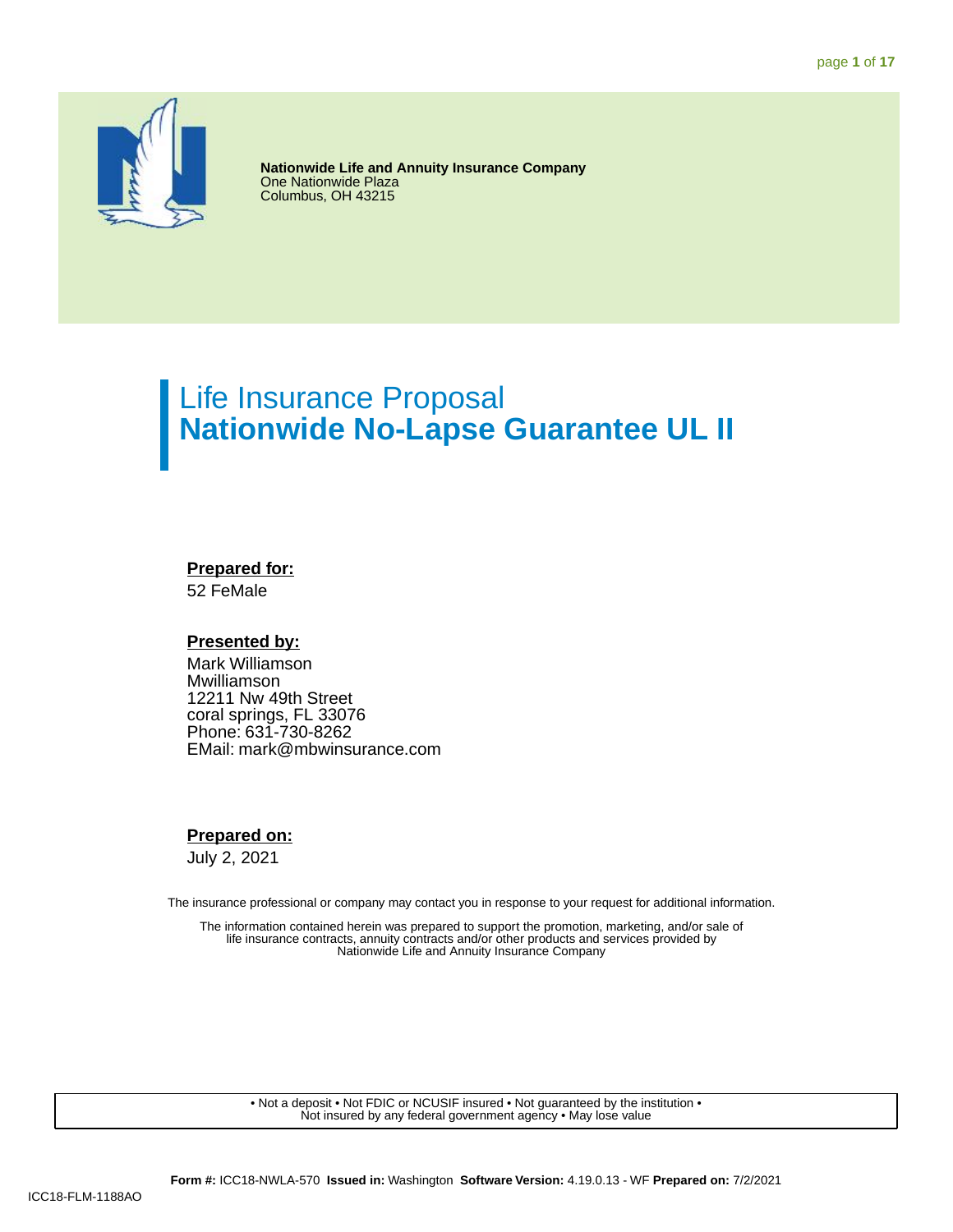

### Supplemental Report **Nationwide No-Lapse Guarantee UL II Nationwide Life and Annuity Insurance Company, Columbus, Ohio**

**Prepared For:** 52 FeMale // Female/52/Preferred Nontobacco **IRC Section 7702:** Guideline Premium Test **Specified Amount:** \$100,000 **ENLG Max Attained Age:** 120 **Initial Planned Premium:** \$1,662.00 Annual **Long-Term Care Rider Amount:** \$100,000

# **Nationwide Long-Term Care (LTC) Rider Summary\***

### **Coverage Applied For:**

Long-Term Care Specified Amount: **\$100,000** Elected Percentage for Maximum Monthly LTC Rider Benefit Determination **Maximum Monthly Benefit at issue is \$3,000, which is the lesser of the following two amounts;**

(a) Elected Percentage 3% times \$100,000 = \$3,000  $(b)$  2021 HIPAA Per Diem is \$400 times 2 times 30 = \$24,000

\*These amounts assume no withdrawals or loans have been taken which could reduce LTC benefits. See Long-Term Care Narrative Summary Description for additional details.

### **Qualified Long-Term Care Services covered by the rider will include, but are not limited to the following\*:**

- Informal home care
- Formal home care
- Assisted living care
- Adult day care
- Facility care, includes nursing home care
- Other qualified service providers

\*These services can be provided domestically or internationally

**Approval of coverage under the LTC Rider is subject to underwriting and may require a medical exam.**

**The long-term care rider does have exclusions, limitations, reductions of benefits and terms under which the rider may be continued in force or discontinued. For more details on cost and coverage options, contact your financial advisor.**

**Your coverage under the LTC rider is guaranteed renewable. This means Nationwide will not unilaterally cancel or reduce coverage under this Rider, unless you request termination of this Rider, it will remain in force as long as the Policy remains in force. Your monthly LTC rider charge rate cannot increase beyond the maximums stated in your policy. However, Nationwide has the right to increase your current monthly LTC rider charge rates, up to the guaranteed maximum monthly LTC rider charge rate. Any change in the current monthly LTC rider charge rate will be on a uniform basis for Insured's of the same sex, Issue Age, product, rate type and rate class whose Policies have been in force for the same duration.**

**If the policy's surrender value is not sufficient to pay policy charges, a lapse pending notice will be sent informing you that the policy has entered a grace period. The grace period will last 61 days from the date we mail that notice.**

**Prior to the passage of the Tax Cuts and Jobs Act, which became effective as of January 1, 2018, the HIPAA per diem for 2021 was established at \$400 per day. However, due to provisions in the new tax laws, the HIPAA per diem could be recalculated, resulting in a number that is less than originally established. The formula for collecting tax-free LTC benefits remains the same.Thus, any amount of LTC Benefits received to pay for qualified LTC expenses that exceed the HIPAA per diem would remain tax free.**

**3%**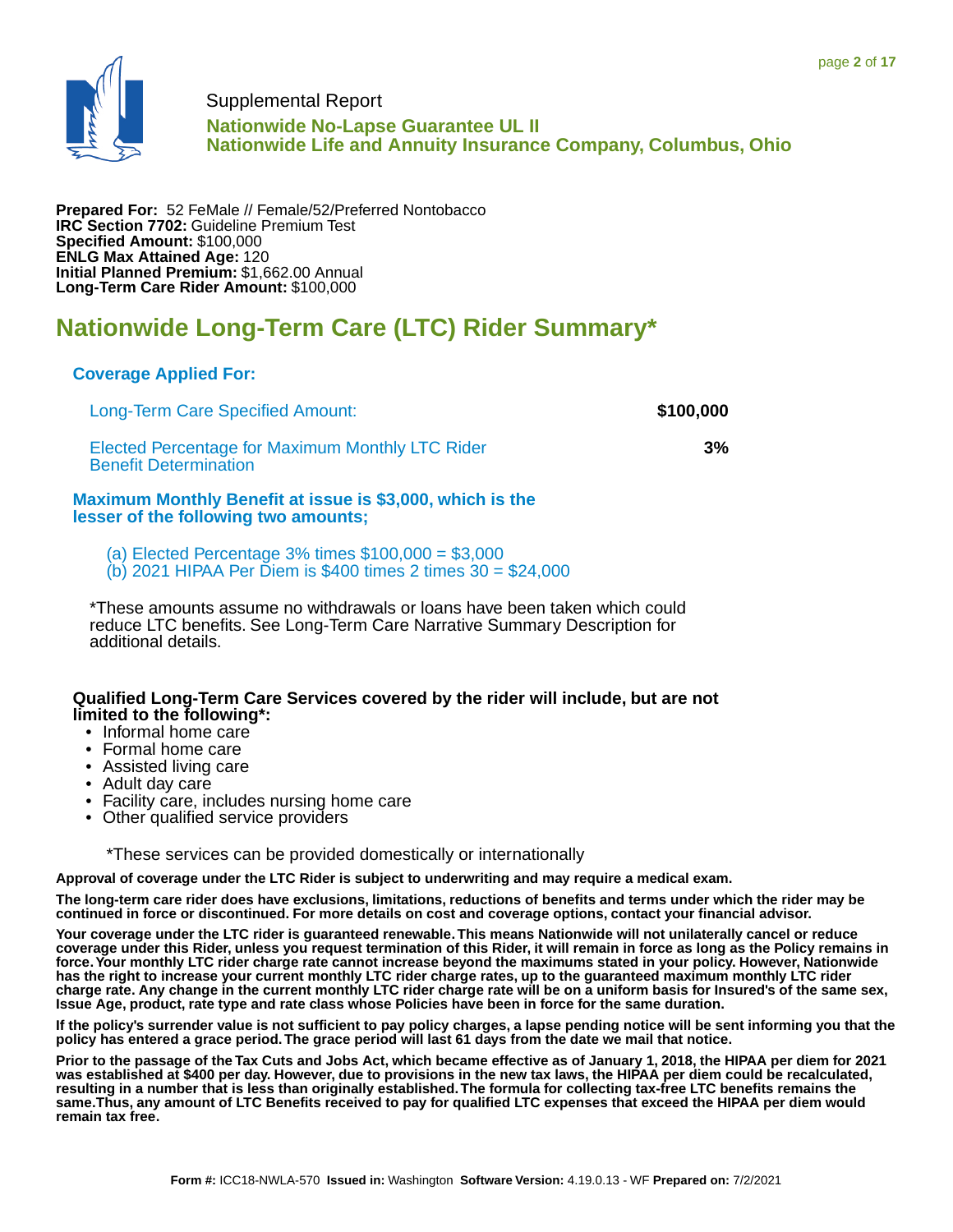

# **Narrative Summary**

### **About the Proposal**

The proposal is not a contract and will not become part of any policy issued by Nationwide Life and Annuity Insurance Company. The policy constitutes the actual agreement of coverage and contains the entire terms of the contract. The policy is designed to qualify as life insurance under laws of the United States of America, including the Internal Revenue Code of 1986, as amended. Tax treatment for citizens of, and US residents subject to taxation in, foreign countries may be different. Neither Nationwide nor its representatives give legal or tax advice. Please consult with your attorney or tax advisor for answers to your specific tax questions.

The proposal is intended to assist you in understanding how the policy works, not to predict actual performance. It reflects a variety of proposed activities, such as planned premiums and coverage amounts to show the impact on the policy's performance.

This proposal assumes that the premium payment is made on the first day of each year.

### **About Nationwide No-Lapse Guarantee UL II**

Nationwide No-Lapse Guarantee UL II is an individual flexible premium adjustable life insurance contract covering one person, providing permanent protection for the selected Extended No-lapse Guarantee Period.

### **Nationwide No-Lapse Guarantee UL II offers:**

- A customizable Extended No-Lapse Guarantee period that helps ensure your policy is there when you need it
- A three-tiered safety net, called the Automated Premium Monitor, that can help you and your insurance professional protect your policy's guarantee.

There is no set premium with this policy. However, sufficient premium must be paid in order to continue coverage. Premiums received are assessed a percent of premium charge. The remaining amount is applied to the policy's Accumulated Value. The Accumulated Value earns and is credited with interest. The interest rate is subject to change at any time, but is guaranteed never to be below the 1.00% guaranteed rate for the unloaned Accumulated Value and 3.00% for any loaned Accumulated Value. Once a month, on the Policy Monthaversary, a deduction is made from the Accumulated Value to cover administrative, insurance and other applicable expenses. These deductions will stop once the insured reaches attained Age 120. Premiums, other than loan repayments, will not be accepted once the insured reaches attained Age 120. The maturity age will be at attained Age 120.

Available Cash Surrender Value can be borrowed at any time. After the first policy year, Partial Surrenders can be made. The policy can be surrendered at any time for the Net Surrender Value, however, any amount paid will be reduced by any applicable surrender charge and outstanding policy Loans.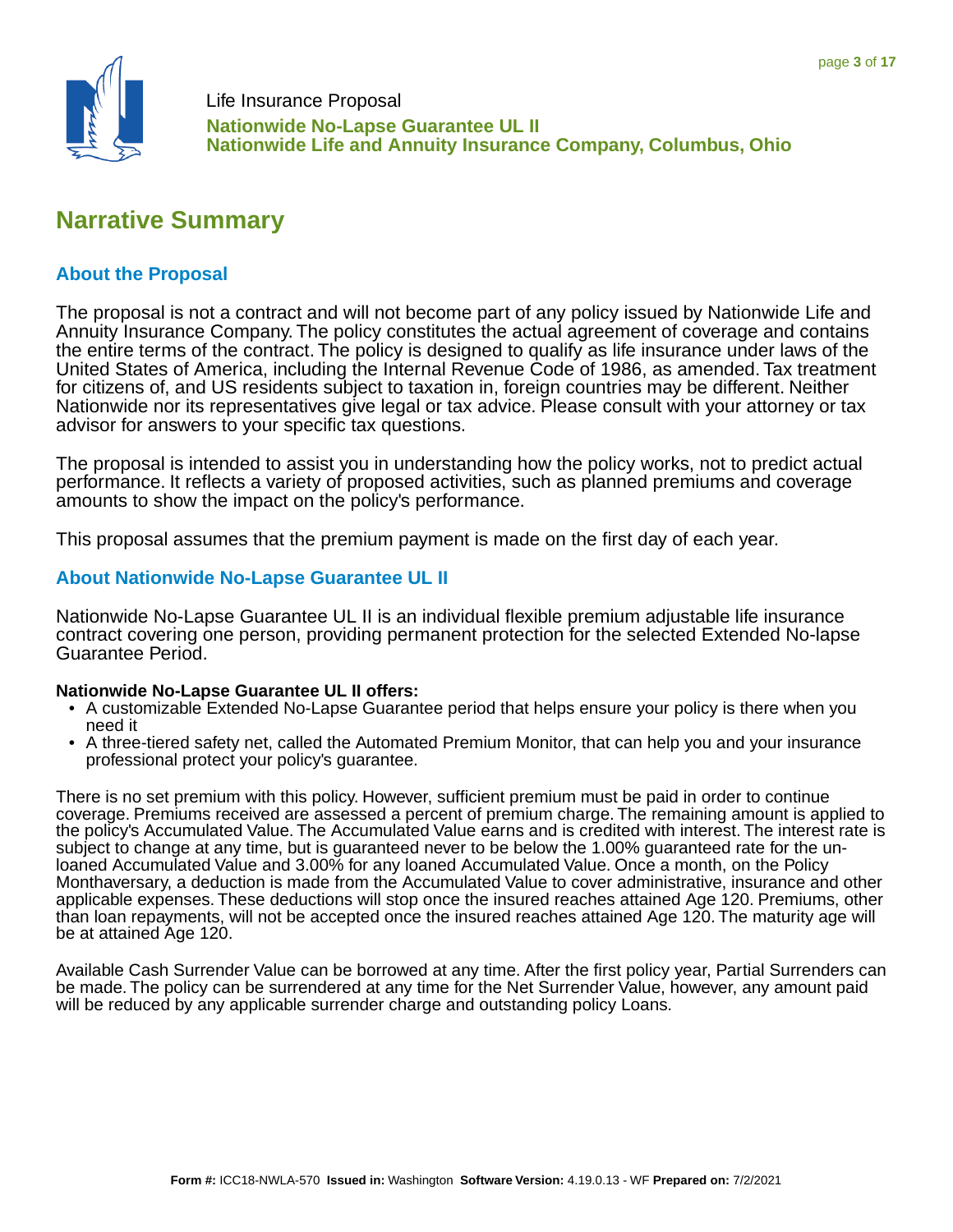

# **Narrative Summary**

Insurance coverage under your policy and any benefits provided by any elected riders will remain in force as long the Net Surrender Value of your policy on each Policy Monthaversary is sufficient to pay monthly administrative and insurance charges and any other applicable expenses. If the Net Surrender Value is not sufficient, your policy may be kept in force by policy continuation features of the policy. Please see the Initial No-Lapse Guarantee Policy Continuation and Extended No-Lapse Guarantee Policy Continuation descriptions in the Additional Benefits & Information section of the Narrative Summary for additional policy continuation details.

Any Specified Amount increase will require evidence of insurability satisfactory to Nationwide.

### **Key Terms & Column Headings**

**Accumulated Value -** The amount of premium paid, minus the percent of premium charge, monthly deductions for cost of insurance and other policy and rider charges, and any partial surrenders, plus interest credited.

**Annualized Premium Outlay -** Total premium paid into the policy during a policy year.

**Attained Age** - Issue Age plus the number of full policy years since the Policy Date.

**Benefit for LTC** - The maximum lifetime Long-Term Care benefit available as of the end of each policy year.

**Cash Surrender Value** - The Accumulated Value minus any Surrender Charges

**Guaranteed Values -** Guaranteed values are based on guaranteed cost of insurance and guaranteed policy charges. These values use a guaranteed interest rate of 1.00% for un-loaned Accumulated Value and 3.00% for any loaned Accumulated Value.

**Issue Age** - The Insured's age on the birthday nearest the Policy Date.

**Loans -** Amount borrowed against the Net Surrender Value during the policy year. Any outstanding policy indebtedness will be charged interest at the policy Loan interest rate of 5.00% as defined in the policy. If the Loan interest is not paid, it is added to the Total Loan Balance. Any outstanding indebtedness will result in a reduction in the policy's Surrender Value and Death Benefit. Please see the Initial No-Lapse Guarantee Policy Continuation and Extended No-Lapse Guarantee Policy Continuation descriptions in the Additional Benefits & Information section of the Narrative Summary for details on how indebtedness affects these policy continuation features.

The loaned portion of the Accumulated Value will be credited with 3.00% interest.

**Modified Endowment Contract -** A life insurance policy where premium payments made during the first seven years of the contract, or during the first seven years after a material change, exceed the Modified Endowment Premium limit as defined by section 7702A of the Internal Revenue Code. Distributions from these types of contracts are subject to less favorable tax treatment than distributions from policies which are not Modified Endowment Contracts.

**Net Annual Outlay -** Shows planned premiums plus any loan repayments, less Partial Surrenders and Loans.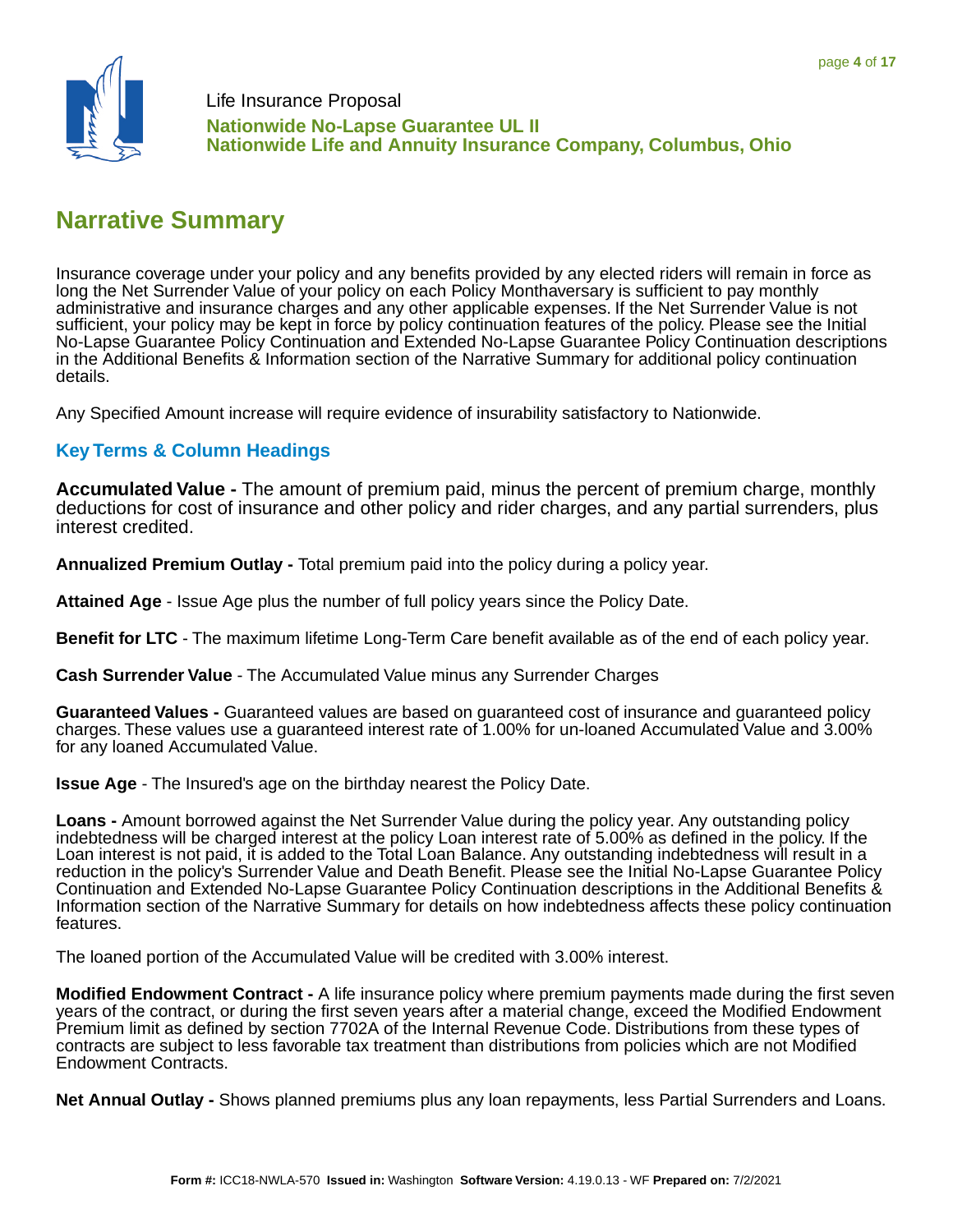

# **Narrative Summary**

**Net Death Benefit -** Death benefit amount that would be paid to beneficiary in the event of Insured's death. This amount is net of any outstanding policy indebtedness.

**Net Surrender Value -** Accumulated Value less applicable Surrender Charges, minus any policy indebtedness. The amount that the policy owner would receive if a full surrender was effected.

**Partial Surrenders -** Amount taken as Partial Surrenders during the policy year. Partial Surrenders reduce the death benefit and Net Surrender Value by the gross surrender amount. In addition, Partial Surrenders can impact the policy continuation features of the policy. Please see the Initial No-Lapse Guarantee Policy Continuation and Extended No-Lapse Guarantee Policy Continuation descriptions in the Additional Benefits & Information section of the Narrative Summary for details on how Partial Surrenders affect these policy continuation features.

**Policy Monthaversary -** The same day of the month as the Policy Date for each succeeding month. In any month where such day does not exist (e.g. 29th, 30th, and 31st), the Policy Monthaversary will be the last day of the calendar month.

**Section 7702 - Cash Value Accumulation Test (CVAT):** As defined by the IRS Code 7702, CVAT is one of two alternative tests that can be selected at issue of the Life Insurance Policy. CVAT requires the Accumulated Value at no time exceeds the Net Single Premium (NSP) to fund the future benefits.

**Section 7702 - Guideline Premium/Cash Value Corridor Test (GP/CVCT):** As defined by the IRS Code 7702, GP/CVCT is the other alternative test that can be selected at issue of the Life Insurance Policy to satisfy the tax treatment of the Life Insurance Contract. GP/CVCT is a dual test that is met at all times if:

- 1.The total of the gross premium paid under the contract does not exceed the Guideline Premium limitations for the contract, and
- 2.The statutory Cash Value Corridor requirement is satisfied

This proposal was calculated using the Guideline Premium Test.

**Specified Amount -** Dollar amount used to determine the amount of death benefit payable.

**Surrender Charges -** Amount deducted from the Accumulated Value in the event that the policy owner surrenders the policy for cash during the applicable period. The actual Surrender Charge deducted will be the lesser of the Surrender Charge shown in the table below and the Accumulated Value on the date of surrender. At no time will the deduction of the Surrender Charge cause the policy owner to owe additional funds to Nationwide Life and Annuity Insurance Company. The Surrender Charge period is in effect as shown below.

| Policy Year | <b>Surrender Charges</b> |
|-------------|--------------------------|
|             | \$2,515.88               |
| 2           | \$2,401.89               |
| 3           | \$2,290.62               |
| 4           | \$2,184.77               |
| 5           | \$2,078.92               |
| 6           | \$1,975.79               |
|             | \$1,875.37               |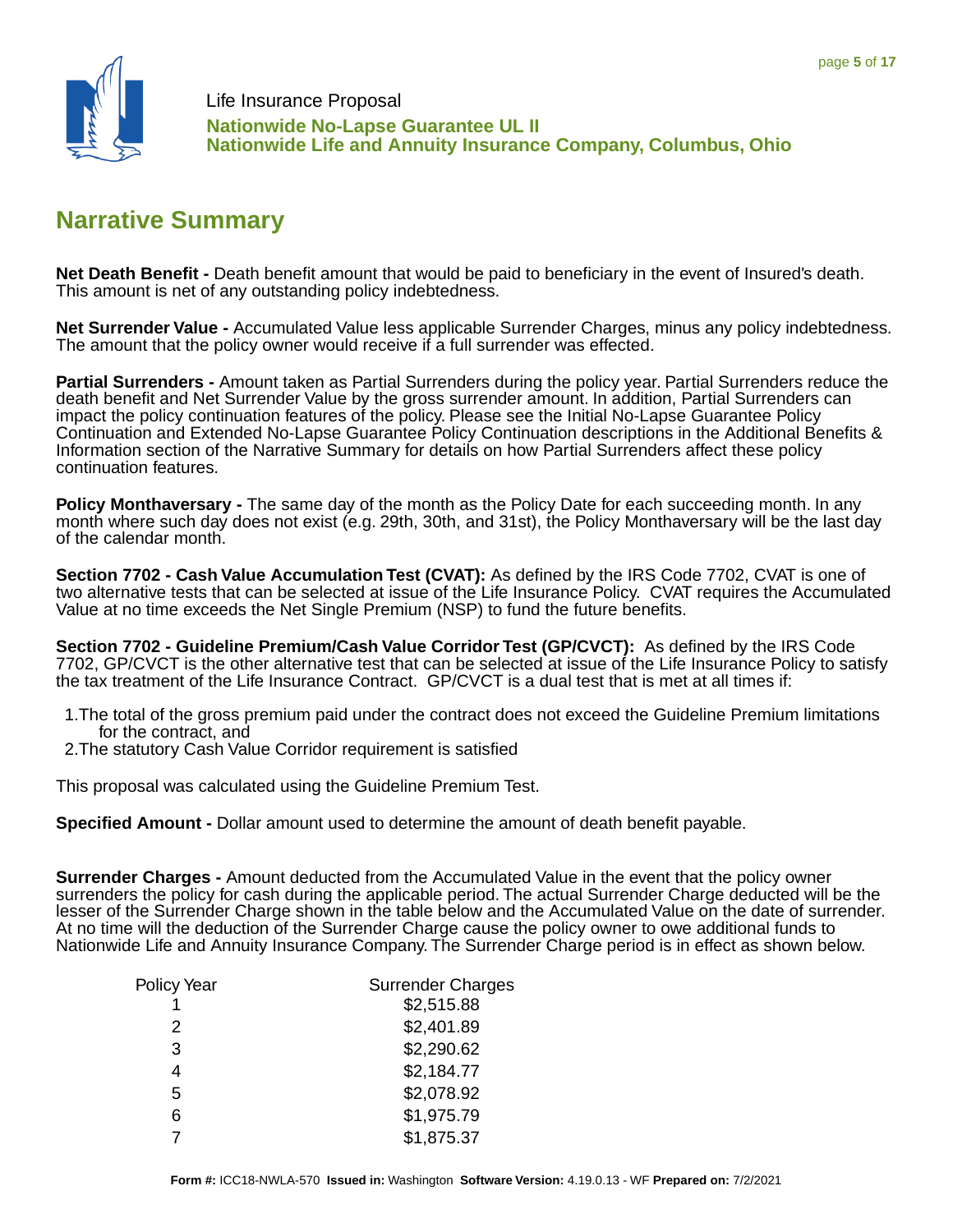

# **Narrative Summary**

| 8  | \$1,777.67 |
|----|------------|
| 9  | \$1,682.68 |
| 10 | \$1,593.12 |
| 11 | \$1,500.84 |
| 12 | \$1,357.00 |
| 13 | \$1,218.59 |
| 14 | \$1,088.31 |
| 15 | \$873.91   |
| 16 | \$675.79   |
| 17 | \$488.52   |
| 18 | \$312.11   |
| 19 | \$149.27   |
| 20 | \$0.00     |

**Total Loan Balance -** Outstanding policy indebtedness plus any unpaid Loan interest.

## **Additional Benefits & Information**

### **Accelerated Death Benefit for Terminal Illness Rider** - (Form# ICC13-NWLA-495)

- The Accelerated Death Benefit for Terminal Illness Rider advances a portion of the policy's death benefit in the event of a terminal illness (with a life expectancy of 12 months or less).
- The rider is effective and attached to the policy at the time the policy is issued.
- There is no upfront charge for this rider; however, charges and adjustments will apply at the time a claim is accepted.
- The receipt of an accelerated death benefit payment may be taxable or may affect Medicaid or public assistance eligibility. Nationwide therefore strongly recommends that clients seek independent advice when determining the benefits of using the rider.
- Nationwide reserves the right to require the policy Specified Amount be at least \$50,000 on the rider's benefit effective date; the remaining Specified Amount, after acceleration of the death benefit, must be at least the minimum Specified Amount.
- The maximum amount of the accelerated death benefit to be paid if the Insured meets the requirements of the Eligibility and Conditions for Payment section of the rider cannot exceed 50% of the base policy Specified Amount.
- The net accelerated death benefit payment must be at least \$10,000 and shall not exceed \$250,000.
- You may not be able to use the Accelerated Death Benefit for Terminal Illness Rider if the current base policy death benefit is equal to the stated minimum death benefit in your policy.

### **Accelerated Death Benefit for Critical Illness Rider - (Form # ICC20-NWLA-606)**

This rider is automatically added to eligible policies at issue. A charge will only occur if the rider benefit is paid.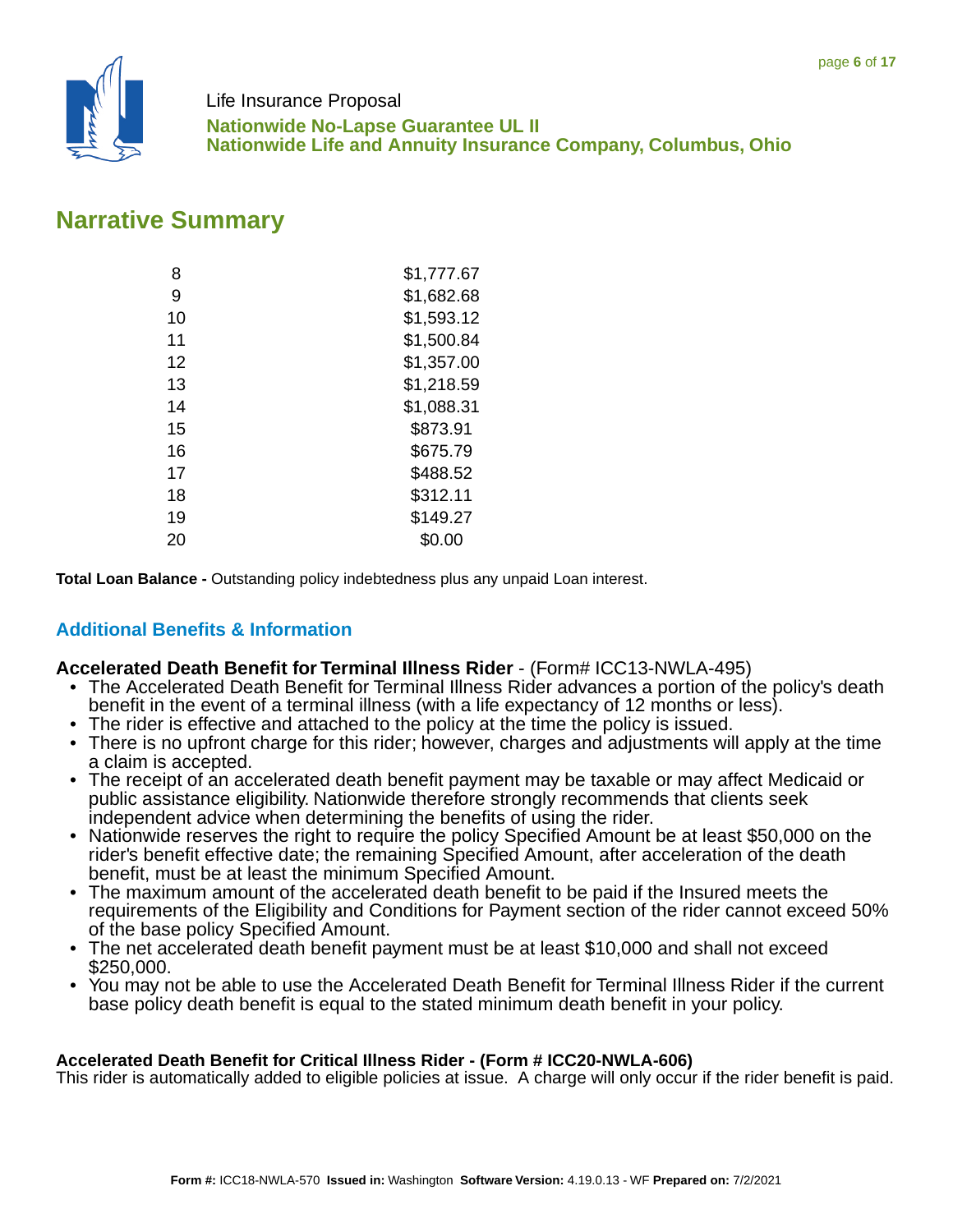

**Nationwide No-Lapse Guarantee UL II Nationwide Life and Annuity Insurance Company, Columbus, Ohio**

# **Narrative Summary**

This rider permits a request for an elected portion of the base policy's Specified Amount when the Insured is diagnosed with any of the following as described in the rider, including any required period of survival or treatment:

- Cancer
- Heart attack
- Heart valve replacement
- Kidney failure
- Major organ transplant
- Paralysis
- **Stroke**
- Sudden cardiac arrest

The maximum annual benefit is the lesser of 10% of the specified amount or \$25,000 per event and is paid as a lump sum. A maximum of 5 claims are allowed.

An administrative charge of up to \$250 dollars, and any due and unpaid premium or policy charges and a loan repayment for any outstanding policy loan, are deducted from the benefit payment. In addition, the Specified Amount and other policy values are reduced each time an accelerated death benefit payment is made. The reduction in the Specified Amount will be more than one dollar for each dollar of benefit received by the Policy Owner based on factors that exist at the time of claim including interest rates and age of insured at the time of claim. The reduction factor includes the cost of accessing the death benefit early. Benefits provided by other riders may also be impacted or require termination when a benefit under the Critical Illness Rider is paid.

Benefits may be taxable under certain circumstances. Consult your tax advisor.

Limitations on availability and the amount of the benefit apply. If the policy specified amount at the time of claim is at or near the minimum stated specified amount in the policy, benefits may not be available. Please request a copy of the rider for details.

### **Policy Maturity Date Extension**

- This policy provision protects against the possibility of outliving coverage.
- Provided the policy has not lapsed or been surrendered before reaching the original Maturity Date (the insured's Attained Age 120), the original Maturity Date will automatically be extended to pay a death benefit upon the death of the insured.
- After the original Maturity Date is extended, payments will no longer be accepted (except for loan repayments), interest will continue to be credited to the policy's Accumulated Value, and monthly charges will no longer be deducted.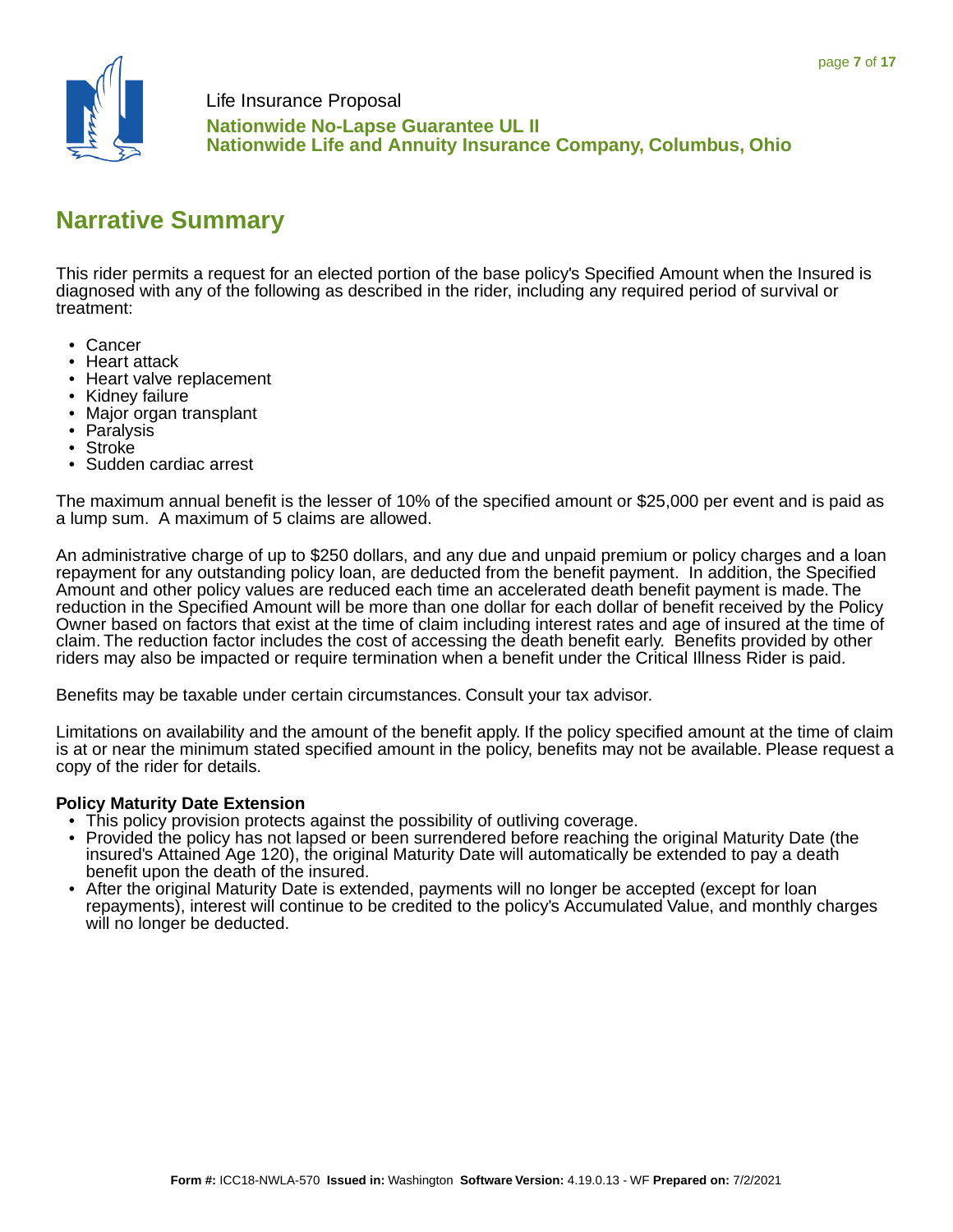

# **Narrative Summary**

### **Initial No-Lapse Guarantee Policy Continuation**

This proposal reflects a 5 year Initial No-Lapse Guarantee Policy Continuation period.

The Initial No-Lapse Guarantee Monthly Premium is \$86.00\*

The Initial No-Lapse Guarantee Policy Continuation provision ensures that the policy will not lapse during the Initial No-Lapse Guarantee Policy Continuation period as long as (1) is greater than or equal to (2), where:

- 1) Is the sum of all premiums paid, minus any Partial Surrenders, Partial Surrender fees, Surrender Charges, returned premium, and outstanding policy indebtedness
- 2) Is the sum of the Initial No-Lapse Guarantee Monthly Premium in effect for each respective month completed since the policy issue date.

\*The dollar amount of the Initial No-Lapse Guarantee Monthly Premium is subject to change if changes are made to the policy.

### **Extended No-Lapse Guarantee Policy Continuation**

The Extended No-Lapse Guarantee Policy Continuation provision ensures that, after the Initial No-Lapse Guarantee Period has ended, the policy will not lapse as long as the Extended No-Lapse Guarantee Value, minus any Indebtedness, is greater than zero. The Extended No-Lapse Guarantee Value is not used in determining the Accumulated Value, death benefit, or any other benefits provided in this policy or any elected riders. The Extended No-Lapse Guarantee Value is not a monetary amount that you may access.

The Extended No-Lapse Guarantee Value depends on management of the policy including but not limited to the frequency, timing and amount of premium, Partial Surrenders and policy Loans. Any difference between the actual management of the policy and management of the policy as proposed could impact the Extended No-Lapse Guarantee Value, which could cause you to lose your guaranteed death benefit earlier than proposed.

This proposal reflects an Extended No-Lapse Guarantee Maximum Attained Age period to attained age 120. You have specified a guarantee period to Attained Age 120. Based on the proposed assumptions, the policy will provide an actual guarantee to Attained Age 120.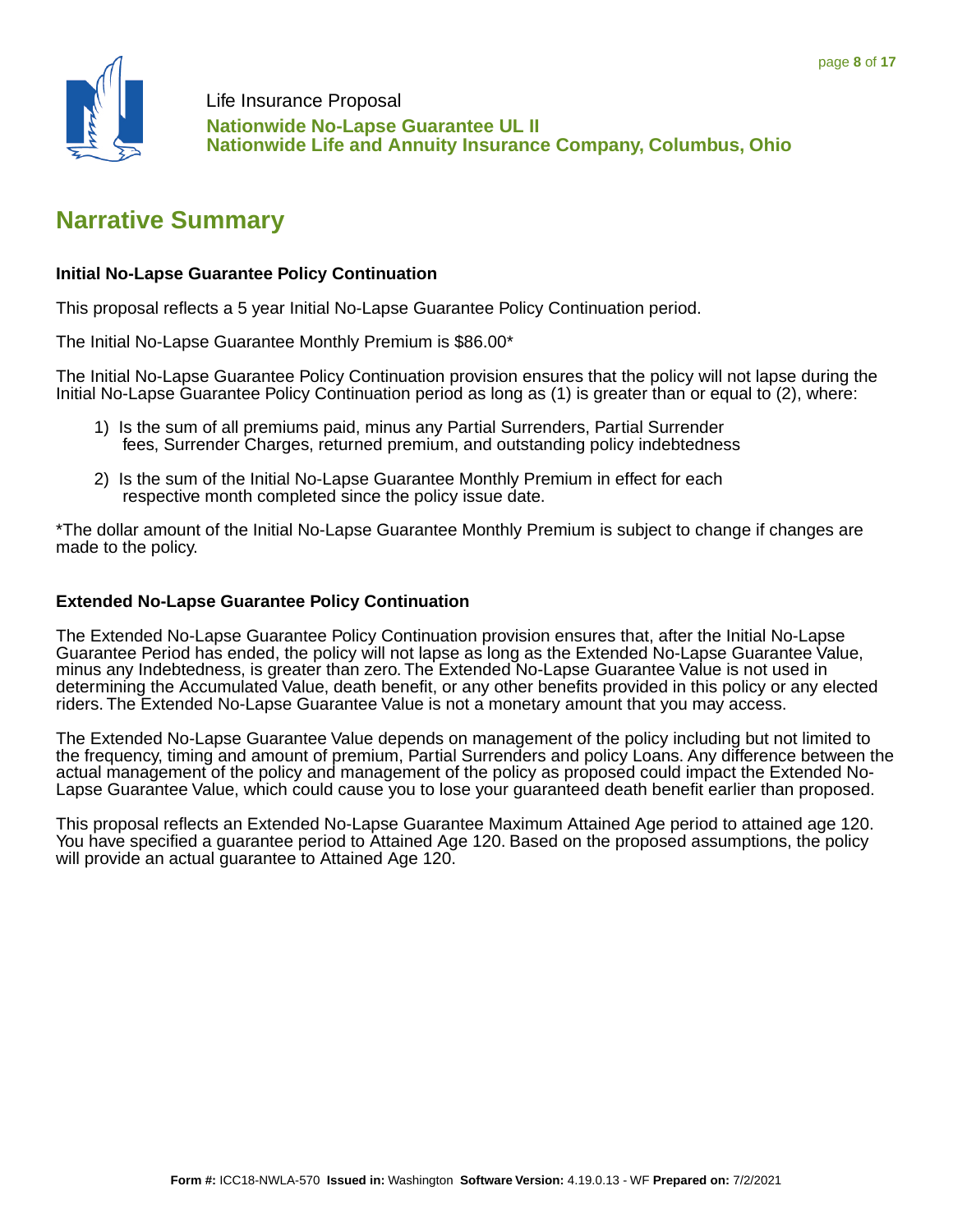

**Nationwide No-Lapse Guarantee UL II Nationwide Life and Annuity Insurance Company, Columbus, Ohio**

# **Narrative Summary**

### **Long-Term Care Rider** - (Form# ICC16-NWLA-523)

This rider provides monthly benefits for qualified Long-Term Care services upon approval of a claim. Eligibility requirements include certification that the Insured is chronically ill, a plan of care for qualified LTC services, and a 90 calendar day elimination period must be met. Chronically ill means, the insured has been certified, within the preceding twelve months, by a licensed health care practitioner other than the owner or employee of an LTC service provider or immediate family of the policy owner or Insured, as:

 a. being unable to perform, without substantial assistance from another individual, at least two or more activities of daily living for a period of at least ninety days due to a loss of functional capacity; or

 b. requiring substantial supervision to protect the individual from threats to health and safety due to severe cognitive impairment.

- Qualified LTC services include: informal home care; formal home care; assisted living care, adult day care, facility care, including nursing home care, and other qualified services.
- **International Benefits** Insureds residing in a foreign country when the need for benefits arise are not required to return to the United States for certification; however, the licensed health care practitioner providing the certification must be licensed to practice in the US.
- **Exclusions** This rider does not cover any expense which results from: intentionally self-inflicted injuries or attempts at suicide; committing or attempting to commit a felony; alcoholism or drug addiction, unless addiction results from administration of drugs for treatment prescribed by a Physician; or war or any act of war, whether declared or undeclared.
- **Pre-existing Conditions** This rider also does not cover preexisting conditions not disclosed in the application if the need for services begins during the first six months after the LTC Rider effective date.
- **Cash Indemnity Benefits** Once a claim has been approved, no bills or receipts are needed. The LTC benefit will be paid directly to the policy owner on a monthly basis. Benefits are paid as an acceleration of the elected portion of the policy's Specified Amount.
- **No-Lapse Guarantee** The LTC Rider offers a 'no-lapse guarantee' feature (see the 'Policy & Rider Lapse Protection' section of the LTC Rider). While LTC benefits are being paid, if the policy's surrender value is insufficient to cover monthly deductions, the monthly deductions will be waived and we will not lapse the policy. However, while the policy is being kept in force by this feature, the death benefit will be calculated using your LTC Rider Specified Amount. If the LTC Rider Specified Amount is less than the Total Specified Amount, your death benefit will be reduced. In addition, if the no-lapse guarantee is keeping the policy in force when a claim ends or LTC benefits are exhausted, additional premium may be required to keep the policy in force.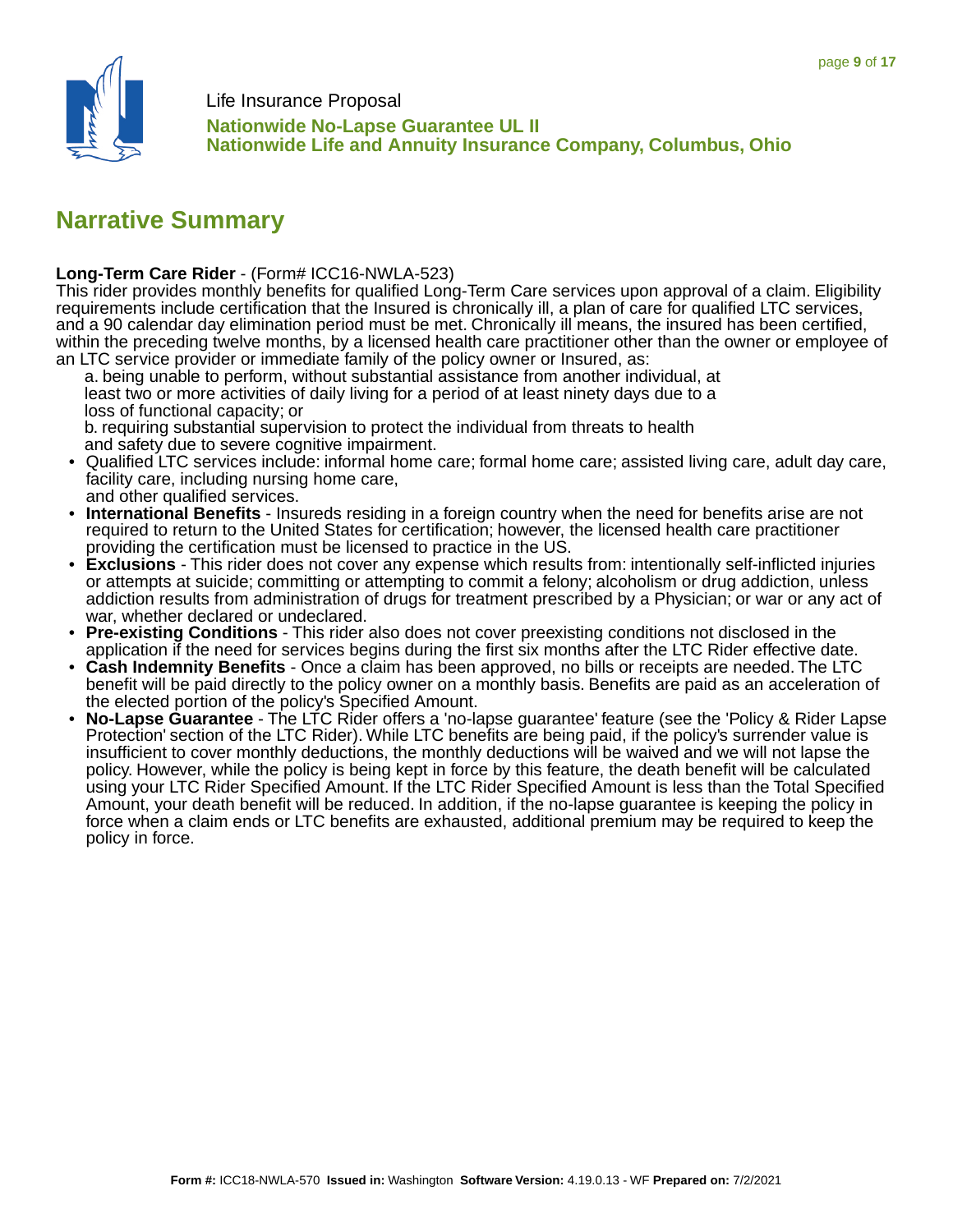

**Nationwide No-Lapse Guarantee UL II Nationwide Life and Annuity Insurance Company, Columbus, Ohio**

# **Narrative Summary**

- You have selected the LTC Rider Specified Amount of \$100,000.00 with a risk class of Couple Preferred Nontobacco. Approval of coverage under this Rider is subject to underwriting, and will require a medical exam.
- The maximum monthly benefit provided by this Rider is the lesser of: the LTC Rider Specified Amount multiplied by an elected percentage of 2%, 3%, or 4%; two times the HIPAA per diem in effect at the time the benefit is paid multiplied by thirty; or 1/12 of the remaining maximum lifetime benefit provided by the Rider. You may elect to take less than the maximum monthly benefit.
- Monthly LTC Rider Charge for each electable maximum monthly benefit is:
	- \$12.90 for the 2% monthly LTC benefit
	- ❍ \$17.60 for the 3% monthly LTC benefit
	- ❍ \$22.20 for the 4% monthly LTC benefit
- You elected 3%. This election cannot be changed once the policy is in force

**Residual Death Benefit Endorsement** (ICC16-NWLA-526) - If LTC Rider benefits have been paid and the LTC Rider is In Force when the Insured dies, the policy will provide minimum Death Benefit Proceeds as follows.

 1. If the LTC Rider is not keeping the policy in force and the Death Benefit is not greater than or equal to 10% of: the Base Policy Specified Amount minus any Indebtedness, Nationwide will instead pay Death Benefit Proceeds equal to the greater of zero, or: (1) 10% of: the base Policy Specified Amount minus any Indebtedness; minus (2) the lesser of (a) or (b) if the Policy is in a grace period when the Insured dies, where: (a) is any due and unpaid monthly deductions and any other Policy charges; and (b) is the dollar amount of Premium that would meet the requirements of any death benefit guarantee or no-lapse guarantee; and

 2. If the LTC Rider is keeping the policy In Force and the Death Benefit Proceeds are not greater than or equal to: 10% of: the LTC Specified Amount minus any Indebtedness, Nationwide will instead pay Death Benefit Proceeds equal to 10% of: the LTC Specified Amount minus any Indebtedness.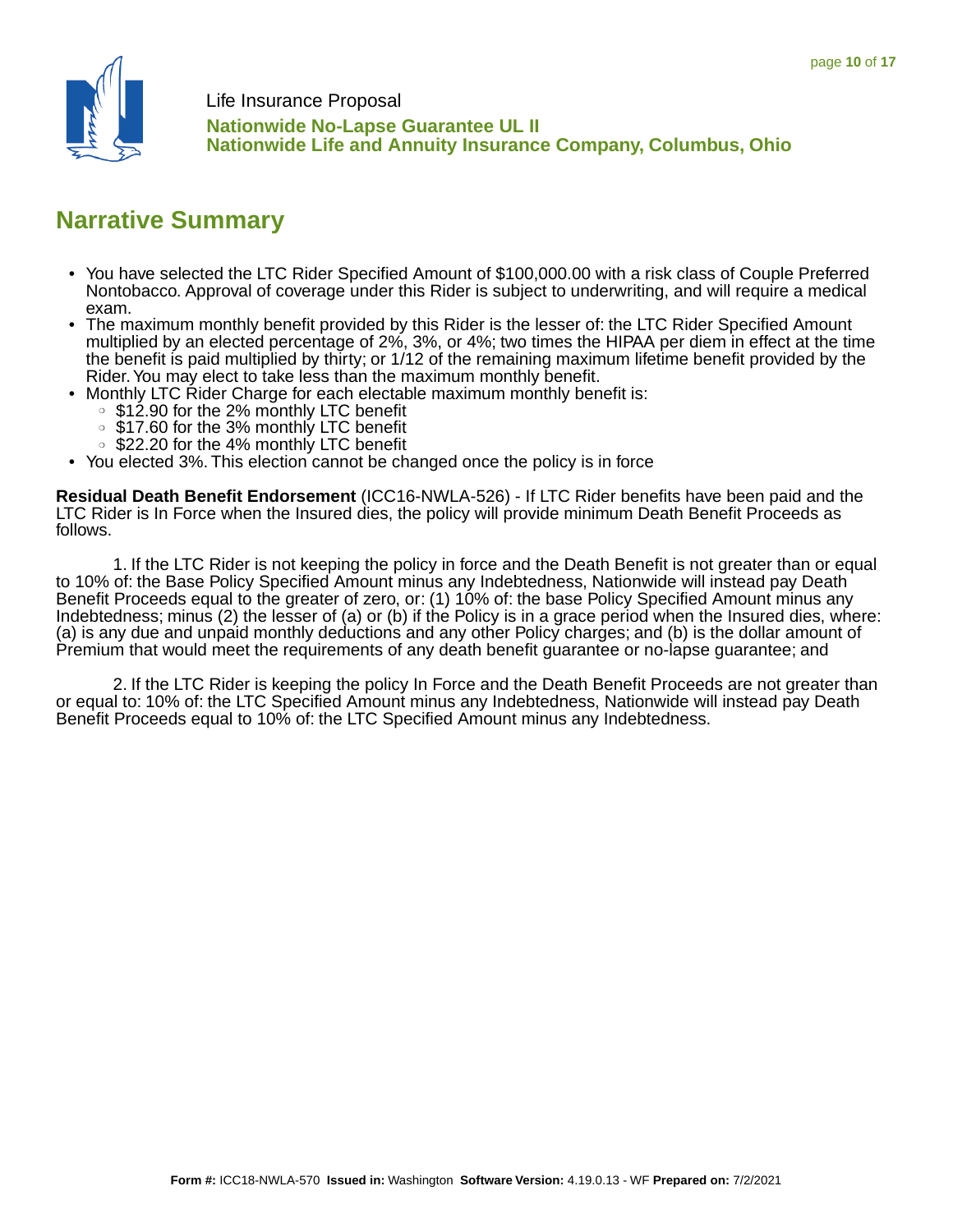

## **Nationwide No-Lapse Guarantee UL II Nationwide Life and Annuity Insurance Company, Columbus, Ohio**

**Prepared For:** 52 FeMale // Female/52/Preferred Nontobacco **IRC Section 7702: Guideline Premium Test Specified Amount:** \$100,000 **ENLG Max Attained Age:** 120 **Initial Planned Premium:** \$1,662.00 Annual **Long-Term Care Rider Amount:** \$100,000

# **Numeric Summary** Guaranteed

 Guaranteed Interest Rate 1.00% Guaranteed Charges

| End of<br>Year | Age | <b>Cumulative</b><br><b>Premium</b><br>Outlay | <b>Net</b><br><b>Surrender</b><br><b>Value</b> | <b>Net</b><br><b>Death</b><br><b>Benefit</b> |
|----------------|-----|-----------------------------------------------|------------------------------------------------|----------------------------------------------|
| 5              | 57  | 8,310                                         | 0                                              | 100,000                                      |
| 10             | 62  | 16,620                                        | 0                                              | 100,000                                      |
| 18             | 70  | 29,916                                        | 0                                              | 100,000                                      |
| 20             | 72  | 33,240                                        | 0                                              | 100,000                                      |
| 48             | 100 | 79,776                                        | 0                                              | 100,000                                      |
| 68             | 120 | 113,016                                       | 0                                              | 100,000                                      |

#### **Based on Premium Outlay, Coverage would continue to: Age 120**

Policy was not a Modified Endowment Contract.

I have received a copy of this proposal. I also understand that this proposal is not a contract and that the terms of the policy constitute the actual agreement of coverage.

Applicant/Policy Owner Date

I certify that this proposal has been presented to the applicant. I have made no representations that are inconsistent with the proposal.

Sales Representative Date

• Not a deposit • Not FDIC or NCUSIF insured • Not quaranteed by the institution • Not insured by any federal government agency . May lose value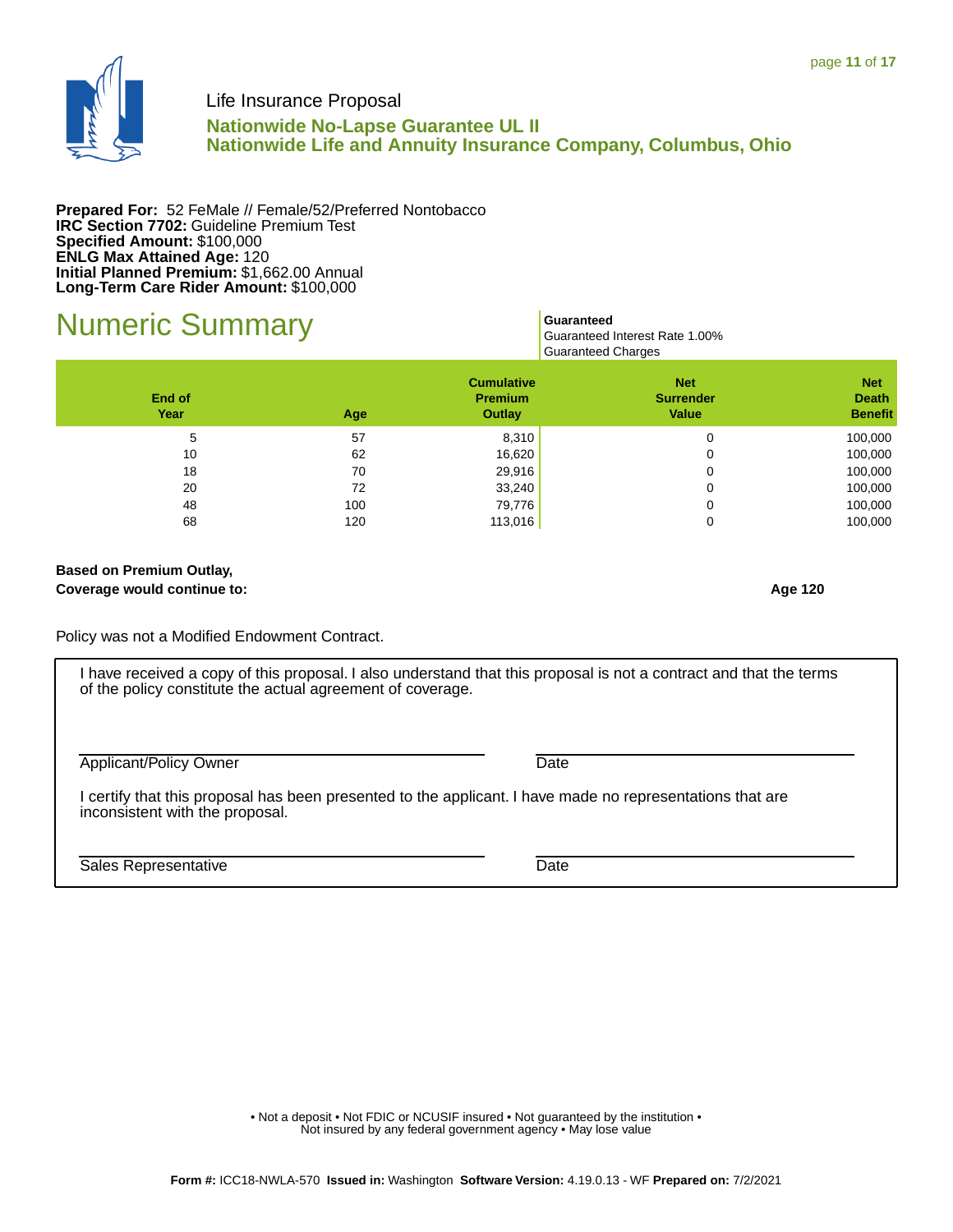

### **Nationwide No-Lapse Guarantee UL II Nationwide Life and Annuity Insurance Company, Columbus, Ohio**

**Prepared For:** 52 FeMale // Female/52/Preferred Nontobacco **IRC Section 7702:** Guideline Premium Test **Specified Amount:** \$100,000 **ENLG Max Attained Age:** 120 **Initial Planned Premium:** \$1,662.00 Annual **Long-Term Care Rider Amount:** \$100,000

# **Tabular Detail**

 **Guaranteed** Guaranteed Interest Rate 1.00% Guaranteed Charges

|              | <b>End of</b><br>Year | Age    | <b>Annualized</b><br>Premium<br><b>Outlay</b> | <b>Accumulated</b><br><b>Value</b> | <b>Net</b><br><b>Surrender</b><br><b>Value</b> | <b>Net</b><br><b>Death</b><br><b>Benefit</b> | <b>Benefit</b><br>for<br><b>LTC</b> |
|--------------|-----------------------|--------|-----------------------------------------------|------------------------------------|------------------------------------------------|----------------------------------------------|-------------------------------------|
|              | $\mathbf{1}$          | 53     | 1,662                                         | $\pmb{0}$                          | $\mathsf 0$                                    | 100,000                                      | 100,000                             |
|              | $\sqrt{2}$            | 54     | 1,662                                         | $\mathbf 0$                        | $\pmb{0}$                                      | 100,000                                      | 100,000                             |
|              | 3                     | 55     | 1,662                                         | $\pmb{0}$                          | $\mathsf 0$                                    | 100,000                                      | 100,000                             |
|              | 4                     | 56     | 1,662                                         | $\pmb{0}$                          | $\mathsf 0$                                    | 100,000                                      | 100,000                             |
|              | 5                     | 57     | 1,662                                         | 0                                  | 0                                              | 100,000                                      | 100,000                             |
| <b>Total</b> |                       |        | 8,310                                         |                                    |                                                |                                              |                                     |
|              | 6                     | 58     | 1,662                                         | 0                                  | 0                                              | 100,000                                      | 100,000                             |
|              | $\overline{7}$        | 59     | 1,662                                         | 0                                  | 0                                              | 100,000                                      | 100,000                             |
|              | 8                     | 60     | 1,662                                         | 0                                  | $\mathsf 0$                                    | 100,000                                      | 100,000                             |
|              | 9                     | 61     | 1,662                                         | 0                                  | 0                                              | 100,000                                      | 100,000                             |
|              | 10                    | 62     | 1,662                                         | $\mathsf 0$                        | 0                                              | $100,000$ **                                 | 100,000                             |
| <b>Total</b> |                       |        | 16,620                                        |                                    |                                                |                                              |                                     |
|              | 11                    | 63     | 1,662                                         | 0                                  | 0                                              | 100,000                                      | 100,000                             |
|              | 12                    | 64     | 1,662                                         | $\pmb{0}$                          | $\mathsf 0$                                    | 100,000                                      | 100,000                             |
|              | 13                    | 65     | 1,662                                         | $\pmb{0}$                          | $\mathsf 0$                                    | 100,000                                      | 100,000                             |
|              | 14                    | 66     | 1,662                                         | $\pmb{0}$                          | 0                                              | 100,000                                      | 100,000                             |
|              | 15                    | 67     | 1,662                                         | $\pmb{0}$                          | 0                                              | 100,000                                      | 100,000                             |
| <b>Total</b> |                       |        | 24,930                                        |                                    |                                                |                                              |                                     |
|              | 16                    | 68     | 1,662                                         | 0                                  | 0                                              | 100,000                                      | 100,000                             |
|              | 17                    | 69     | 1,662                                         | 0                                  | 0                                              | 100,000                                      | 100,000                             |
|              | 18                    | 70     | 1,662                                         | 0                                  | $\mathsf 0$                                    | 100,000                                      | 100,000                             |
|              | 19                    | $71$   | 1,662                                         | $\pmb{0}$                          | $\mathsf 0$                                    | 100,000                                      | 100,000                             |
|              | 20                    | $72\,$ | 1,662                                         | 0                                  | 0                                              | 100,000                                      | 100,000                             |
| <b>Total</b> |                       |        | 33,240                                        |                                    |                                                |                                              |                                     |
|              | 21                    | 73     | 1,662                                         | 0                                  | 0                                              | 100,000"                                     | 100,000                             |
|              | 22                    | 74     | 1,662                                         | 0                                  | 0                                              | 100,000                                      | 100,000                             |
|              | 23                    | 75     | 1,662                                         | $\pmb{0}$                          | $\mathsf 0$                                    | $100,000$ **                                 | 100,000                             |
|              | 24                    | 76     | 1,662                                         | $\mathbf 0$                        | $\pmb{0}$                                      | 100,000                                      | 100,000                             |
|              | 25                    | $77$   | 1,662                                         | $\mathsf 0$                        | 0                                              | 100,000                                      | 100,000                             |
| <b>Total</b> |                       |        | 41,550                                        |                                    |                                                |                                              |                                     |

#### **Based on Premium Outlay, coverage would continue to: Insured's attained age:** 120

\*The Death Benefit remains in force due to the Initial No-Lapse Guarantee Policy Continuation provision. Please see the Initial No-Lapse Guarantee Policy Continuation Narrative Summary description for more details.

\*\* The Death Benefit remains in force due to the Extended No-Lapse Guarantee Policy Continuation provision. Please see the Extended No-Lapse Guarantee Policy Continuation Narrative Summary description for more details.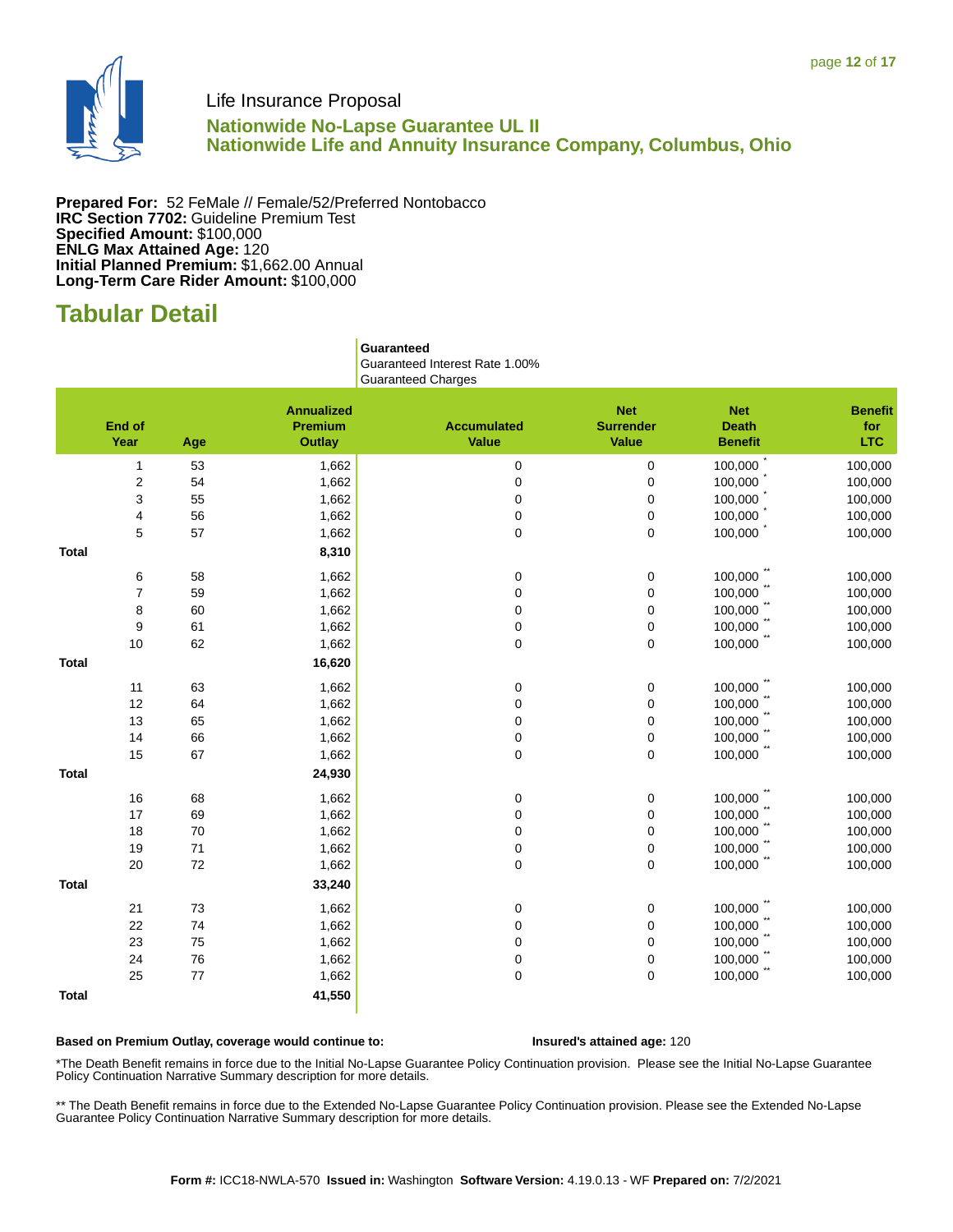

### **Nationwide No-Lapse Guarantee UL II Nationwide Life and Annuity Insurance Company, Columbus, Ohio**

**Prepared For:** 52 FeMale // Female/52/Preferred Nontobacco **IRC Section 7702:** Guideline Premium Test **Specified Amount:** \$100,000 **ENLG Max Attained Age:** 120 **Initial Planned Premium:** \$1,662.00 Annual **Long-Term Care Rider Amount:** \$100,000

# **Tabular Detail**

 **Guaranteed** Guaranteed Interest Rate 1.00% Guaranteed Charges

|              | <b>End of</b><br>Year | Age | <b>Annualized</b><br>Premium<br><b>Outlay</b> | <b>Accumulated</b><br><b>Value</b> | <b>Net</b><br><b>Surrender</b><br><b>Value</b> | <b>Net</b><br><b>Death</b><br><b>Benefit</b> | <b>Benefit</b><br>for<br><b>LTC</b> |
|--------------|-----------------------|-----|-----------------------------------------------|------------------------------------|------------------------------------------------|----------------------------------------------|-------------------------------------|
|              | 26                    | 78  | 1,662                                         | 0                                  | $\mathsf 0$                                    | 100,000                                      | 100,000                             |
|              | 27                    | 79  | 1,662                                         | $\pmb{0}$                          | $\mathsf 0$                                    | 100,000                                      | 100,000                             |
|              | 28                    | 80  | 1,662                                         | $\pmb{0}$                          | $\mathsf 0$                                    | 100,000                                      | 100,000                             |
|              | 29                    | 81  | 1,662                                         | $\pmb{0}$                          | $\mathsf 0$                                    | 100,000                                      | 100,000                             |
|              | 30                    | 82  | 1,662                                         | $\pmb{0}$                          | 0                                              | 100,000                                      | 100,000                             |
| <b>Total</b> |                       |     | 49,860                                        |                                    |                                                |                                              |                                     |
|              | 31                    | 83  | 1,662                                         | 0                                  | 0                                              | 100,000                                      | 100,000                             |
|              | 32                    | 84  | 1,662                                         | 0                                  | 0                                              | 100,000                                      | 100,000                             |
|              | 33                    | 85  | 1,662                                         | 0                                  | 0                                              | 100,000                                      | 100,000                             |
|              | 34                    | 86  | 1,662                                         | $\pmb{0}$                          | $\mathsf 0$                                    | 100,000                                      | 100,000                             |
|              | 35                    | 87  | 1,662                                         | 0                                  | 0                                              | $100,000$ **                                 | 100,000                             |
| <b>Total</b> |                       |     | 58,170                                        |                                    |                                                |                                              |                                     |
|              | 36                    | 88  | 1,662                                         | 0                                  | 0                                              | 100,000                                      | 100,000                             |
|              | 37                    | 89  | 1,662                                         | 0                                  | 0                                              | 100,000                                      | 100,000                             |
|              | 38                    | 90  | 1,662                                         | 0                                  | 0                                              | 100,000                                      | 100,000                             |
|              | 39                    | 91  | 1,662                                         | 0                                  | 0                                              | 100,000                                      | 100,000                             |
|              | 40                    | 92  | 1,662                                         | $\pmb{0}$                          | 0                                              | 100,000                                      | 100,000                             |
| <b>Total</b> |                       |     | 66,480                                        |                                    |                                                |                                              |                                     |
|              | 41                    | 93  | 1,662                                         | 0                                  | 0                                              | 100,000                                      | 100,000                             |
|              | 42                    | 94  | 1,662                                         | $\pmb{0}$                          | $\mathsf 0$                                    | 100,000                                      | 100,000                             |
|              | 43                    | 95  | 1,662                                         | 0                                  | 0                                              | 100,000                                      | 100,000                             |
|              | 44                    | 96  | 1,662                                         | 0                                  | 0                                              | 100,000                                      | 100,000                             |
|              | 45                    | 97  | 1,662                                         | $\pmb{0}$                          | 0                                              | 100,000                                      | 100,000                             |
| <b>Total</b> |                       |     | 74,790                                        |                                    |                                                |                                              |                                     |
|              | 46                    | 98  | 1,662                                         | 0                                  | 0                                              | $100,000$ **                                 | 100,000                             |
|              | 47                    | 99  | 1,662                                         | 0                                  | 0                                              | 100,000                                      | 100,000                             |
|              | 48                    | 100 | 1,662                                         | $\pmb{0}$                          | $\mathsf 0$                                    | $100,000$ **                                 | 100,000                             |
|              | 49                    | 101 | 1,662                                         | $\pmb{0}$                          | $\pmb{0}$                                      | 100,000                                      | 100,000                             |
|              | 50                    | 102 | 1,662                                         | $\mathsf 0$                        | 0                                              | 100,000                                      | 100,000                             |
| <b>Total</b> |                       |     | 83,100                                        |                                    |                                                |                                              |                                     |

#### **Based on Premium Outlay, coverage would continue to: Insured's attained age:** 120

\*The Death Benefit remains in force due to the Initial No-Lapse Guarantee Policy Continuation provision. Please see the Initial No-Lapse Guarantee Policy Continuation Narrative Summary description for more details.

\*\* The Death Benefit remains in force due to the Extended No-Lapse Guarantee Policy Continuation provision. Please see the Extended No-Lapse Guarantee Policy Continuation Narrative Summary description for more details.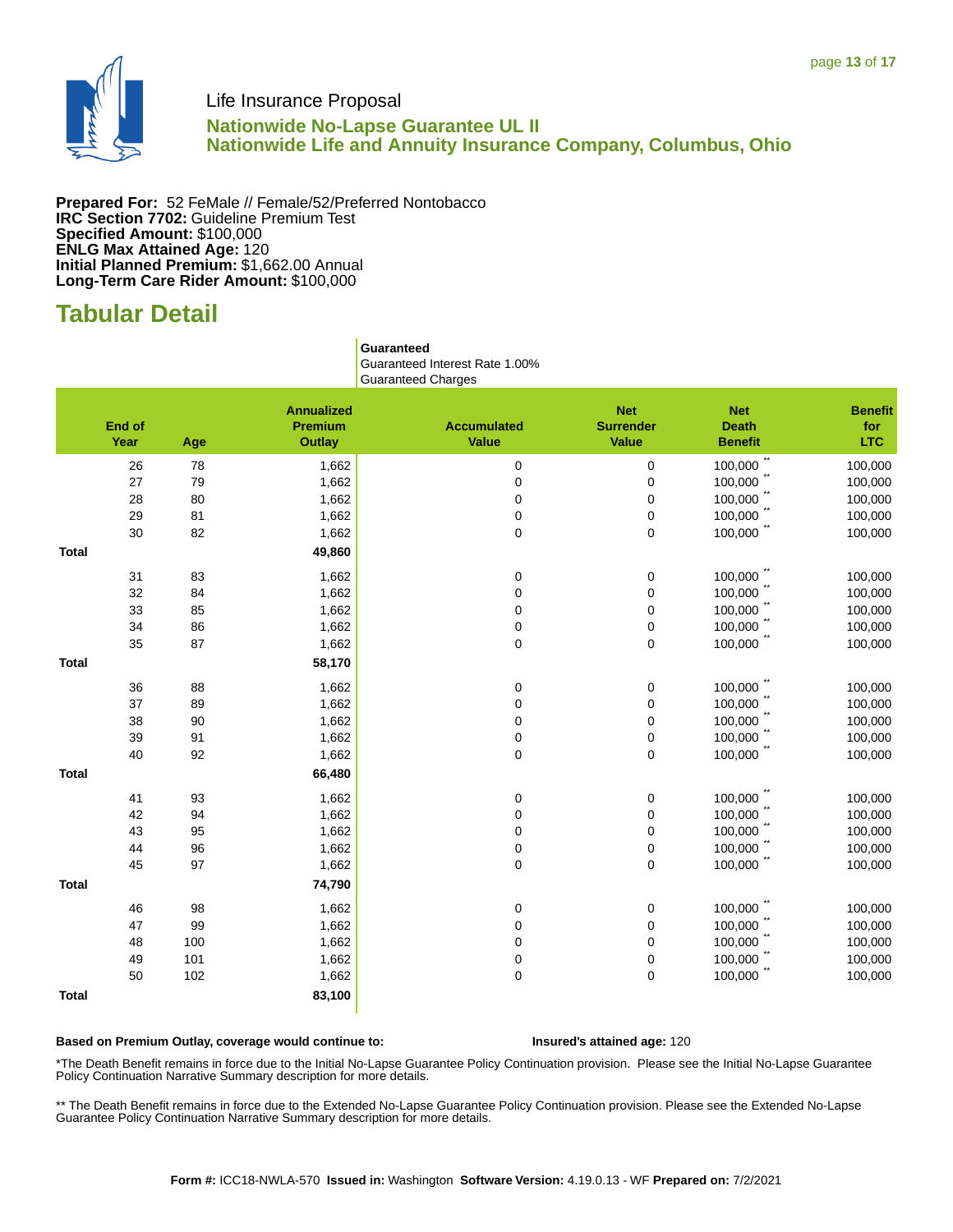

### **Nationwide No-Lapse Guarantee UL II Nationwide Life and Annuity Insurance Company, Columbus, Ohio**

**Prepared For:** 52 FeMale // Female/52/Preferred Nontobacco **IRC Section 7702:** Guideline Premium Test **Specified Amount:** \$100,000 **ENLG Max Attained Age:** 120 **Initial Planned Premium:** \$1,662.00 Annual **Long-Term Care Rider Amount:** \$100,000

# **Tabular Detail**

 **Guaranteed** Guaranteed Interest Rate 1.00% Guaranteed Charges

|              | End of<br>Year | Age | <b>Annualized</b><br><b>Premium</b><br>Outlay | <b>Accumulated</b><br><b>Value</b> | <b>Net</b><br><b>Surrender</b><br><b>Value</b> | <b>Net</b><br><b>Death</b><br><b>Benefit</b> | <b>Benefit</b><br>for<br><b>LTC</b> |
|--------------|----------------|-----|-----------------------------------------------|------------------------------------|------------------------------------------------|----------------------------------------------|-------------------------------------|
|              | 51             | 103 | 1,662                                         | 0                                  | 0                                              | $\star\star$<br>100,000                      | 100,000                             |
|              | 52             | 104 | 1,662                                         | $\mathbf 0$                        | 0                                              | 100,000                                      | 100,000                             |
|              | 53             | 105 | 1,662                                         | $\mathbf 0$                        | 0                                              | 100,000                                      | 100,000                             |
|              | 54             | 106 | 1,662                                         | $\mathbf 0$                        | 0                                              | 100,000                                      | 100,000                             |
|              | 55             | 107 | 1,662                                         | $\mathbf 0$                        | 0                                              | 100,000                                      | 100,000                             |
| <b>Total</b> |                |     | 91,410                                        |                                    |                                                |                                              |                                     |
|              | 56             | 108 | 1,662                                         | 0                                  | 0                                              | 100,000                                      | 100,000                             |
|              | 57             | 109 | 1,662                                         | $\mathbf 0$                        | 0                                              | 100,000                                      | 100,000                             |
|              | 58             | 110 | 1,662                                         | 0                                  | 0                                              | 100,000                                      | 100,000                             |
|              | 59             | 111 | 1,662                                         | $\mathbf 0$                        | 0                                              | 100,000                                      | 100,000                             |
|              | 60             | 112 | 1,662                                         | $\mathbf 0$                        | 0                                              | 100,000                                      | 100,000                             |
| <b>Total</b> |                |     | 99,720                                        |                                    |                                                |                                              |                                     |
|              | 61             | 113 | 1,662                                         | 0                                  | 0                                              | 100,000                                      | 100,000                             |
|              | 62             | 114 | 1,662                                         | $\mathbf 0$                        | 0                                              | 100,000                                      | 100,000                             |
|              | 63             | 115 | 1,662                                         | $\mathbf 0$                        | 0                                              | 100,000                                      | 100,000                             |
|              | 64             | 116 | 1,662                                         | $\mathbf 0$                        | 0                                              | 100,000                                      | 100,000                             |
|              | 65             | 117 | 1,662                                         | $\mathbf 0$                        | 0                                              | 100,000                                      | 100,000                             |
| <b>Total</b> |                |     | 108,030                                       |                                    |                                                |                                              |                                     |
|              | 66             | 118 | 1,662                                         | 0                                  | 0                                              | 100,000                                      | 100,000                             |
|              | 67             | 119 | 1,662                                         | $\mathbf 0$                        | 0                                              | 100,000                                      | 100,000                             |
|              | 68             | 120 | 1,662                                         | $\mathbf 0$                        | 0                                              | 100,000                                      | 100,000                             |
| <b>Total</b> |                |     | 113,016                                       |                                    |                                                |                                              |                                     |

#### **Based on Premium Outlay, coverage would continue to: Insured's attained age:** 120

\*The Death Benefit remains in force due to the Initial No-Lapse Guarantee Policy Continuation provision. Please see the Initial No-Lapse Guarantee Policy Continuation Narrative Summary description for more details.

\*\* The Death Benefit remains in force due to the Extended No-Lapse Guarantee Policy Continuation provision. Please see the Extended No-Lapse Guarantee Policy Continuation Narrative Summary description for more details.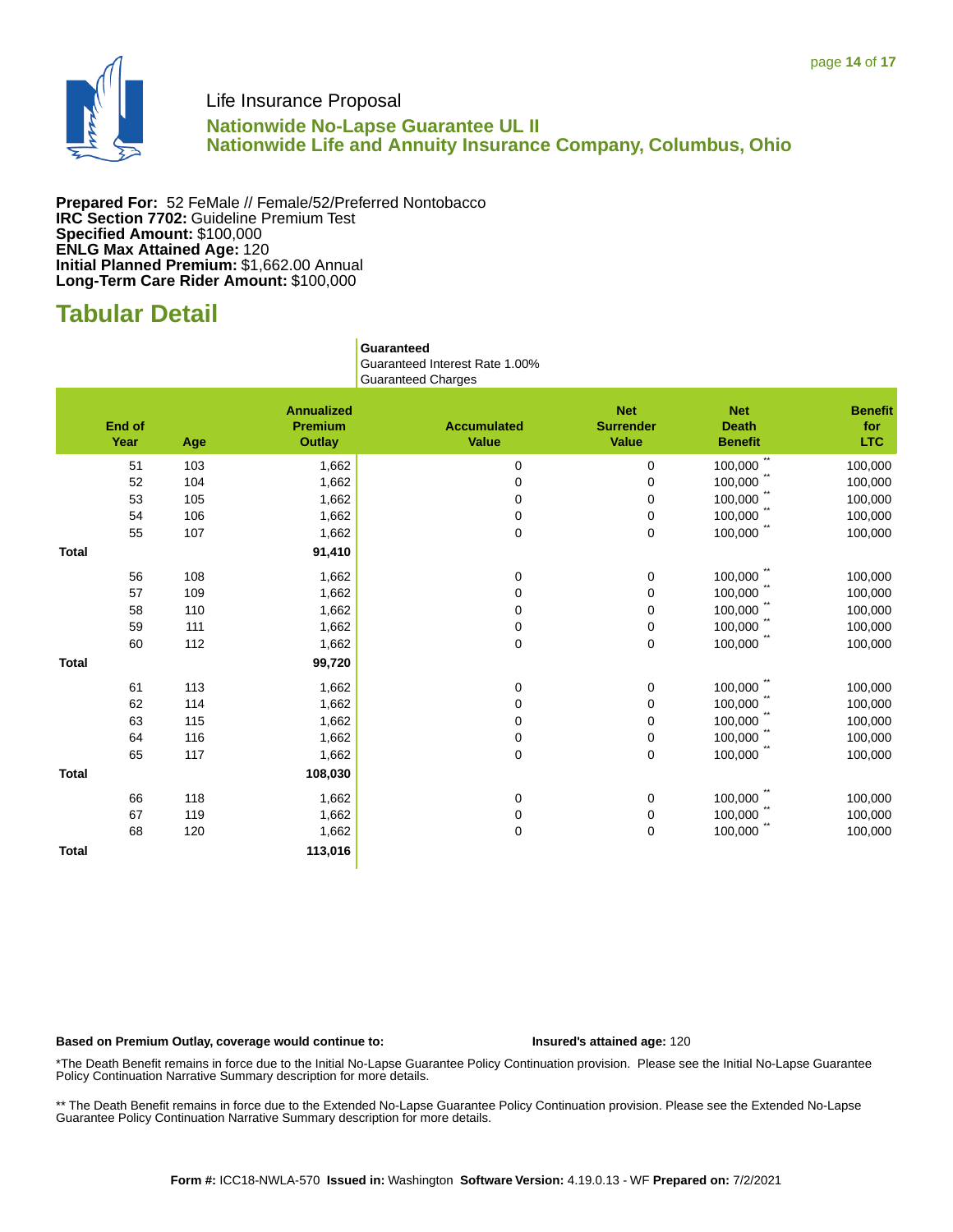

### Supplemental Report

**Nationwide No-Lapse Guarantee UL II Nationwide Life and Annuity Insurance Company, Columbus, Ohio**

**Prepared For:** 52 FeMale // Female/52/Preferred Nontobacco **IRC Section 7702:** Guideline Premium Test **Specified Amount:** \$100,000 **ENLG Max Attained Age:** 120 **Initial Planned Premium:** \$1,662.00 Annual **Long-Term Care Rider Amount:** \$100,000

## **Premium Summary**

**INLGP: \$86.00 TP: \$1,435.00 MEP: \$8,222.00 GAP: \$3,990.00 GSP: \$58,194.00**

Initial No-Lapse Guarantee Premium (INLGP): The minimum monthly premium for 5 years to ensure that the Initial No-Lapse Guarantee remains in force. Please see the Initial No-Lapse Guarantee Policy Continuation Narrative Summary description for more details.

Target Premium (TP): This is the value used in the calculation of commissions.

Modified Endowment Premium (MEP): As defined by the IRS Code 7702A, this premium represents the level annual premium required for seven years to mature the policy under mortality charges at an annual interest rate of 2%.

Guideline Annual Premium (GAP): This premium represents the level annual premium required to mature the policy under mortality and expense charges, as defined in IRS Code 7702, at an annual interest rate of 2%.

Guideline Single Premium (GSP): This premium represents the single premium required to mature the policy under mortality and expense charges, as defined in IRS Code 7702, at an annual interest rate of 4%.

Please see the basic proposal for further information on the guaranteed elements and other important information.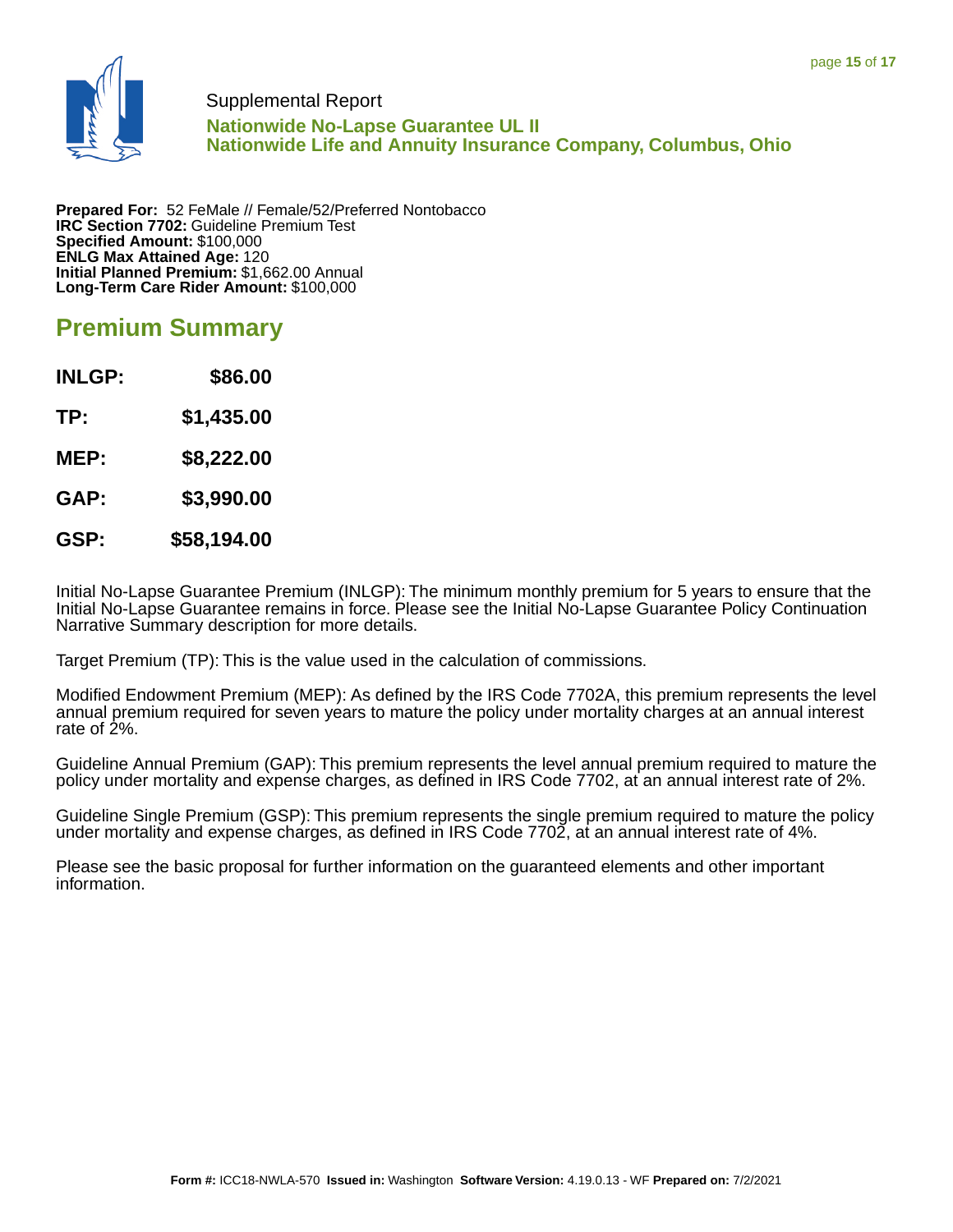

### **Input Summary - Ledger Case File: [Untitled]**

|                                      | <b>Screen: Insured</b>          |                                         |                                   |  |
|--------------------------------------|---------------------------------|-----------------------------------------|-----------------------------------|--|
| <b>Revised Proposal?</b>             | No                              | Sex                                     | Female                            |  |
| <b>Issue State</b>                   | <b>WA</b>                       | Issue Age or DOB (mm/dd/yyyy)           | 52                                |  |
| <b>First Name</b>                    | 52                              | <b>Risk Class</b>                       | Preferred Nontobacco              |  |
| Last Name                            | FeMale                          | <b>Tax Bracket</b>                      | 30% From 1 To 99                  |  |
|                                      |                                 | <b>Screen: Face Amount and Premium</b>  |                                   |  |
| <b>Total Specified Amount Option</b> | 100000 From 1 To 68             | Lump Sum Month First Year               | 1                                 |  |
| Section 7702                         | <b>GPT</b>                      | 1035 Exchange?                          | <b>No</b>                         |  |
| Death Benefit Option                 | Level                           | Avoid MEC                               | No                                |  |
| <b>Scheduled Premium</b>             | Solve From 1 To 68              | Target                                  | <b>Lapse Protection Guarantee</b> |  |
| Premium Mode                         | Annual                          | Maximum Guarantee Period                | <b>To Age 120</b>                 |  |
| <b>Return of Premium</b>             | No                              | Specified Guarantee Period              | A120                              |  |
|                                      |                                 | <b>Screen: Interest Rate and Income</b> |                                   |  |
| <b>Guaranteed Rate</b>               |                                 | Loan Interest Payment Method            | <b>Borrow</b>                     |  |
| <b>Withdrawal Cap</b>                | None                            | <b>Distribution Mode</b>                | Annual From 1 To Max              |  |
|                                      |                                 | <b>Screen: Riders</b>                   |                                   |  |
| <b>Accidental Death Benefit</b>      | No                              | <b>Rate Class</b>                       | Preferred Nontobacco              |  |
| Children's Term Insurance Amount     |                                 | Married / Civil Union / Domestic        | Yes                               |  |
| Long Term Care Rider                 | Yes                             | Print LTC Analysis?                     | No                                |  |
| Maximum Monthly Benefit              | 3%                              | <b>Return of Premium</b>                | <b>No</b>                         |  |
| Long Term Care Amount                | Equal to Total Specified Amount | Waiver of Monthly Deductions Rider      | No                                |  |
|                                      |                                 | <b>Screen: Output Design</b>            |                                   |  |
| General Ledger                       | Yes                             | Monthly Cost Summary                    | No                                |  |
| <b>Annual Cost Summary</b>           | <b>No</b>                       | Monthly COI Report                      | No                                |  |
| Internal Rate of Return              | No                              | Cost and Benefit Report                 | No                                |  |
| <b>Premium Summary</b>               | Yes                             | Net Cost Per Dollar                     | No                                |  |
| Nationwide Financial Strength        | No                              | A Guarantee in Uncertain Times          | No                                |  |
| Value of Life Insurance Report       | No                              | Wealth Transfer (annuitization)         | No                                |  |
| <b>OCC Report</b>                    | No                              | Wealth Transfer with LTC                | No                                |  |
| Outlay/Tax Report                    | No                              | (annuitization)                         |                                   |  |
| Surrender Charge Report              | No                              |                                         |                                   |  |
|                                      |                                 | (LTC Rider must be Specified)           |                                   |  |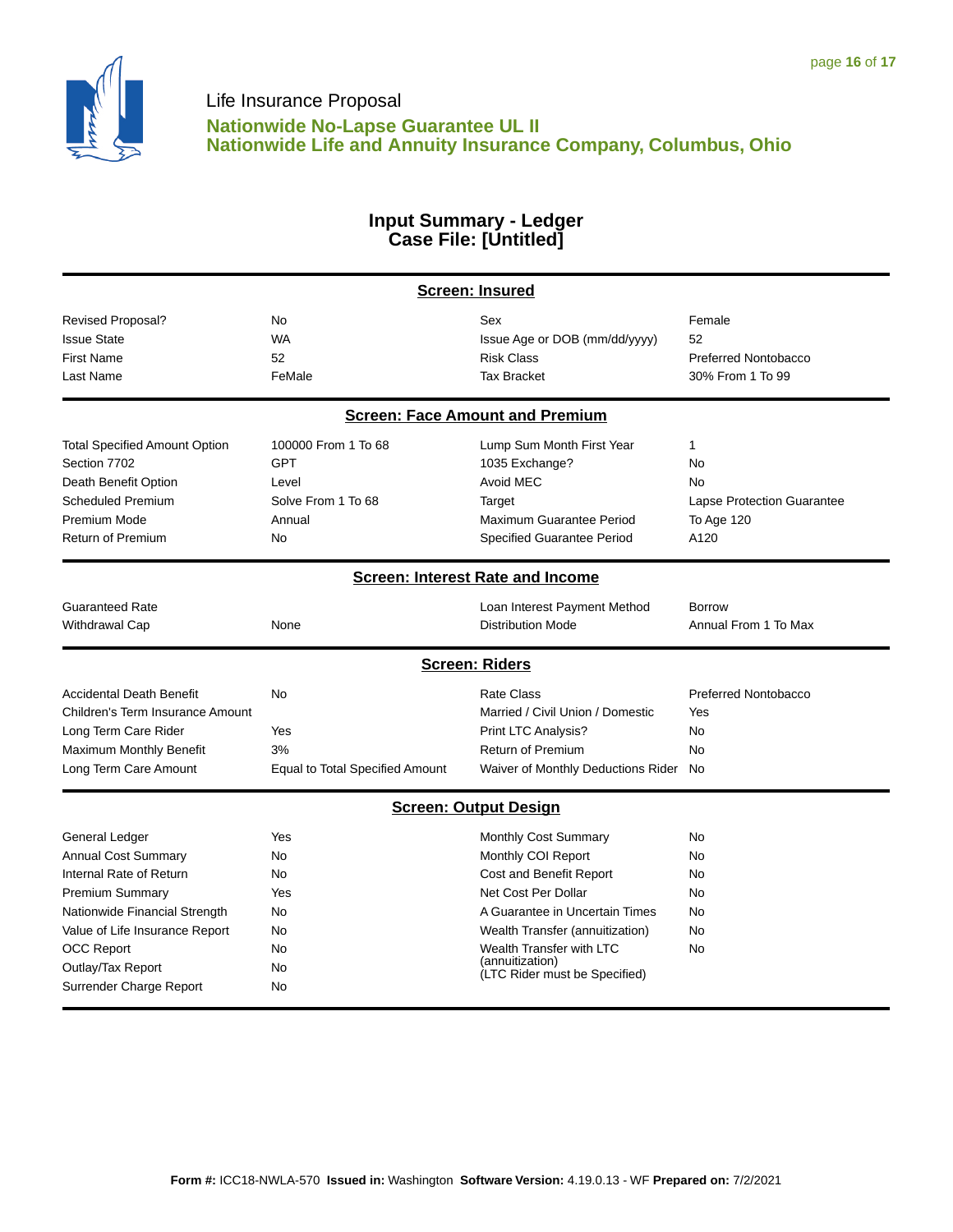

## Supplemental Report **Nationwide No-Lapse Guarantee UL II Nationwide Life and Annuity Insurance Company, Columbus, Ohio**

## **Illustrated Goal Inputs**

| Premium Pay To Age                               | a120 |
|--------------------------------------------------|------|
| Maturity or Lapse Age                            | a120 |
| <b>Cash Value Goal</b>                           | N/A  |
| <b>Target Year for Cash Value Goal</b>           | N/A  |
| Death Benefit Option Change                      | N/A  |
| Death Benefit Option Change Year                 | N/A  |
| <b>Optimal Switch</b>                            | No   |
| Net Rate of Return/Current Interest Rate Assumed | N/A  |
| Overloan Invoked                                 | N/A  |
| Income Type                                      | N/A  |
| Loan Interest Payment Method                     | N/A  |
| Income Start/Stop Year                           | N/A  |
| Annualized Income Amount                         | N/A  |
| Income Frequency                                 | N/A  |
| Specified Amount Change Year                     | N/A  |
| New Base Specified Amount                        | N/A  |
| <b>ATR Amount Change Year</b>                    | N/A  |
| New ATR Specified Amount                         | N/A  |

Not valid without compliance ledgers dated 7/2/2021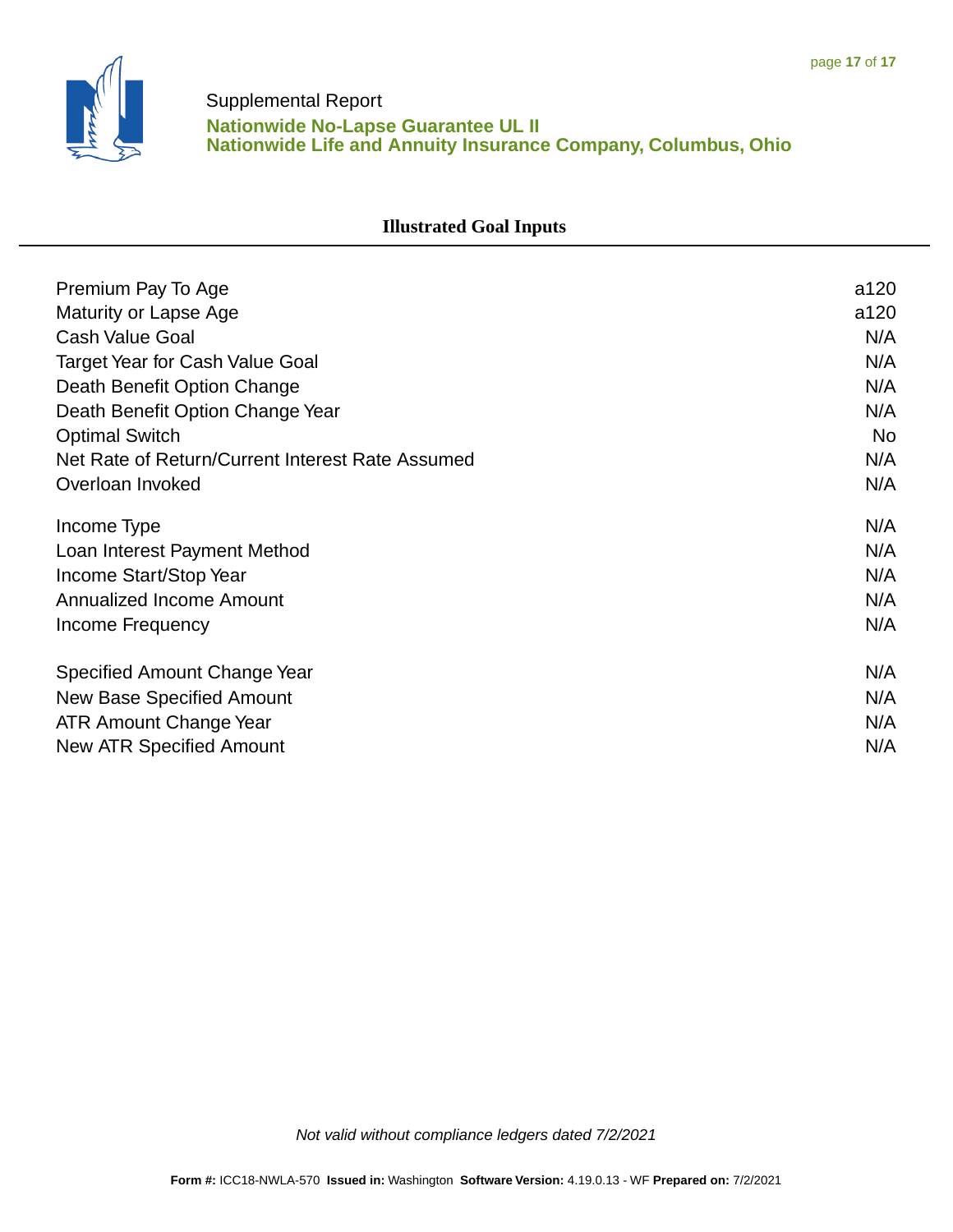### **Name: 52 FeMale F/52 Company/ Product: Nationwide/ Nationwide No-Lapse Guarantee UL II**

### **Product Warning(s)**

- Click here for transition rules
- Initial Planned Premium is \$1,716 when Return of Premium (via Periodic Access Minimum Surrender Value rider) feature is elected.
- Illustration Succeeded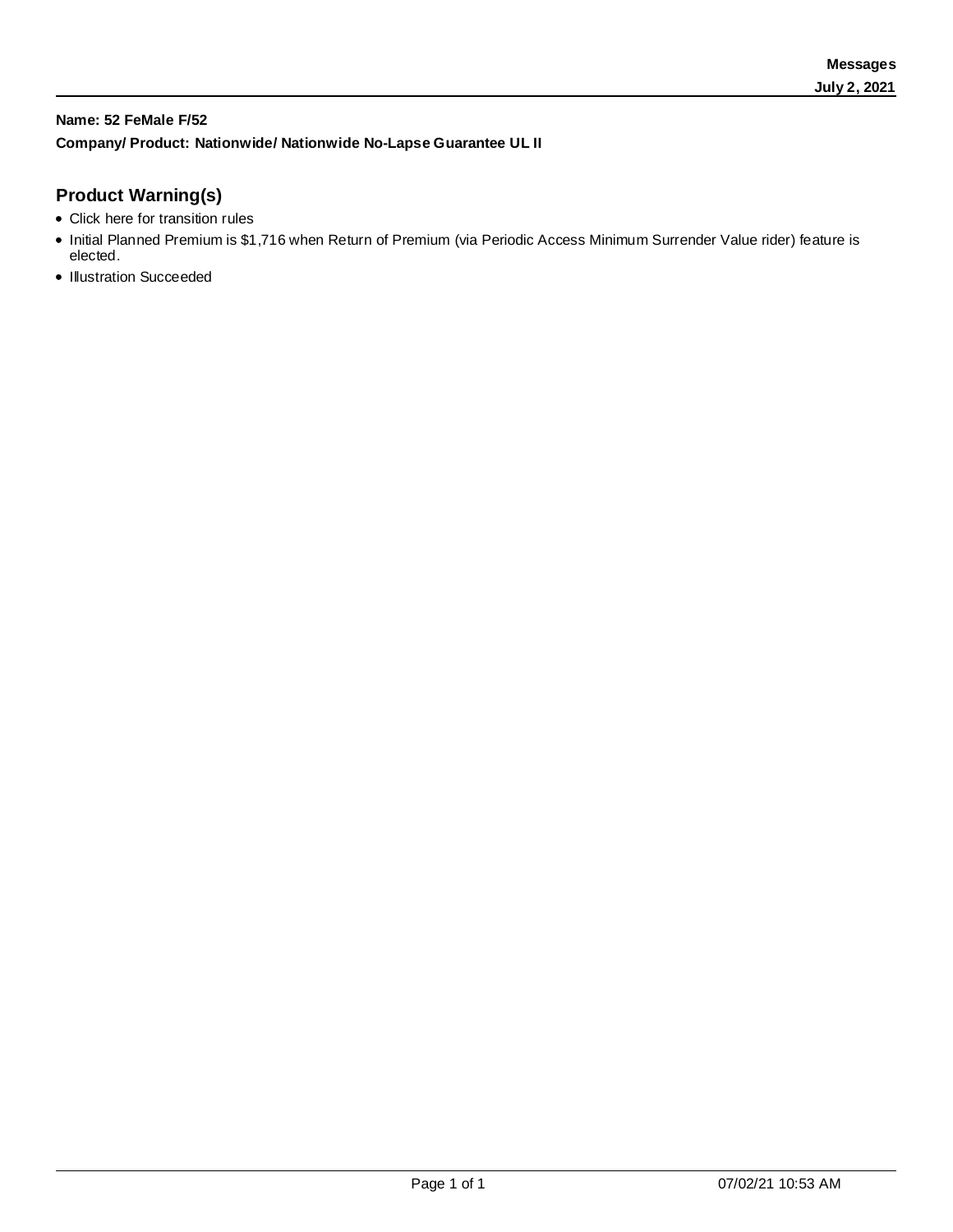### **Insured**

| <b>Insured Name</b> | 52 FeMale             |
|---------------------|-----------------------|
| Sex                 | Female                |
| Age                 | 52                    |
| Class               | Preferred Non-Tobacco |
| <b>Flat Extra</b>   | 1 to 68 - 0.00        |
| State of Issue      | Washington            |
| <b>Tax Bracket</b>  | 1 to 99 - 30          |
|                     |                       |

### **Solve For**

| Solve For                                   | Premium                  |
|---------------------------------------------|--------------------------|
| <b>Premium Solve Option</b>                 | 1 to 68 - No Lapse Solve |
| Face Amount                                 | 1 to 68 - 100,000        |
| Maximum Guarantee Period                    | To Age 120               |
| <b>Specified Guarantee Period</b>           | Age                      |
| Age                                         | 120                      |
| <b>Display Policy Continuation Report</b>   | Do Not Illustrate        |
| <b>Specified Policy Continuation Period</b> | Year                     |
| Year                                        | 65                       |
|                                             |                          |

## **Disbursements**

Disbursements N

## **Policy Options**

| Death Benefit Option        | 1 to 68 - Option 1 - Level |
|-----------------------------|----------------------------|
| <b>Premium Mode</b>         | Annual                     |
| Prevent MEC                 | N                          |
| 1035 Exchange Amount        | $\mathbf 0$                |
| 1035 Exchange Month         | $\mathbf{1}$               |
| Lump Sum Premium            | 1 to 68 -                  |
| Lump Sum Month First Year   | $\mathbf{1}$               |
| Section 7702                | <b>GPT</b>                 |
| <b>Revised Illustration</b> | N                          |
| Years to Print              | Max                        |
|                             |                            |

### **Policy Riders**

| <b>Policy Riders</b>             | ٧                               |
|----------------------------------|---------------------------------|
| Long Term Care Rider II          | Υ                               |
| <b>Maximum Monthly Benefit</b>   | 3%                              |
| <b>LTC Rider Amount</b>          | Equal to Total Specified Amount |
| <b>LTC Rate Class</b>            | Preferred Non-Tobacco           |
| Married / Civil Union / Domestic | v                               |
| <b>Print LTC Analysis</b>        | N                               |
| Waiver of Monthly Deductions     | N                               |
| <b>Accidental Death Benefit</b>  | N                               |
|                                  |                                 |